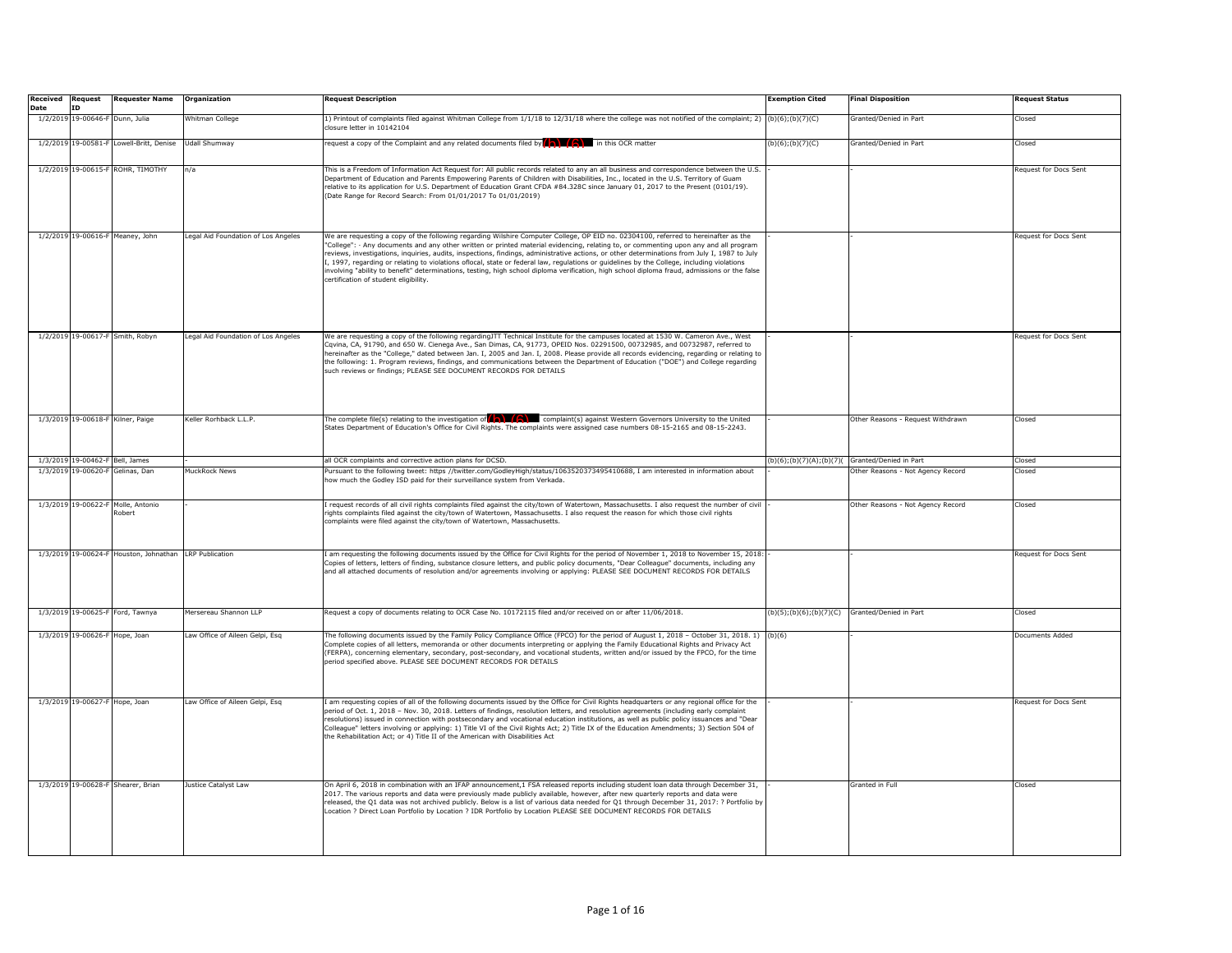| <b>Received Request</b><br>Date | ID | <b>Requester Name</b>                  | Organization                           | <b>Request Description</b>                                                                                                                                                                                                                                                                                                                                                                                                                                                                                                                                                                                                                                                                                                                                                                                                                                                                                                                                                                                                                                                                                                                                                                                                                               | <b>Exemption Cited</b> | <b>Final Disposition</b>   | <b>Request Status</b>            |
|---------------------------------|----|----------------------------------------|----------------------------------------|----------------------------------------------------------------------------------------------------------------------------------------------------------------------------------------------------------------------------------------------------------------------------------------------------------------------------------------------------------------------------------------------------------------------------------------------------------------------------------------------------------------------------------------------------------------------------------------------------------------------------------------------------------------------------------------------------------------------------------------------------------------------------------------------------------------------------------------------------------------------------------------------------------------------------------------------------------------------------------------------------------------------------------------------------------------------------------------------------------------------------------------------------------------------------------------------------------------------------------------------------------|------------------------|----------------------------|----------------------------------|
|                                 |    | 1/3/2019 19-00629-F Korte, Gregory     | USA Today                              | . Any statistical reports from the FedLoan Servicing System and/or the National Student Loan Data System detailing the reason(s) for<br>denial of applications to the Public Service Loan Forgiveness program; or • If no statistical reports are available, please provide raw data<br>excluding any personally identifiable information, on the reason for each PSLF denial.                                                                                                                                                                                                                                                                                                                                                                                                                                                                                                                                                                                                                                                                                                                                                                                                                                                                           |                        |                            | Request for Docs Sent            |
|                                 |    | 1/3/2019 19-00630-F Azevedo, Kate      | National Student Legal Defense Network | 1. All documents constituting a notice provided to an institution of higher education pursuant to 34 C.F.R. § 668.83 of the Department<br>beginning an emergency action against the institution participating in Title IV Programs. 2. All documents constituting a notice provided<br>to an institution of higher education or third-party servicer pursuant to 34 C.F.R. § 668.83 of the Department beginning an emergency<br>action against the servicer contracting with institutions participating in Title IV Programs.                                                                                                                                                                                                                                                                                                                                                                                                                                                                                                                                                                                                                                                                                                                            |                        |                            | Documents Added to Review<br>Loa |
|                                 |    | 1/3/2019 19-00631-F Bolger, Dana       | Yale Law School                        | Local 26 seeks copies of complaints, statements of the case, letters of findings, resolution letters, resolution agreements, letters of<br>impending enforcement action, interim and final monitoring reports, records concluding the monitoring pursuant to a resolution<br>agreement, and/or records modifying or terminating resolution agreements regarding Tufts University within the period of January 1,<br>2012 to December 31, 2018 and pertaining to any or all of the following issue codes: PLEASE SEE DOCUMENT RECORDS FOR DETAILS                                                                                                                                                                                                                                                                                                                                                                                                                                                                                                                                                                                                                                                                                                         |                        |                            | Request for Docs Sent            |
|                                 |    | 1/4/2019 19-00693-F Kropp, Allen       | Drummond Woodsum                       | Sanford School Department, 01-19-1046. Request copy of complaint.                                                                                                                                                                                                                                                                                                                                                                                                                                                                                                                                                                                                                                                                                                                                                                                                                                                                                                                                                                                                                                                                                                                                                                                        | (b)(6); (b)(7)(C)      |                            | Documents Added                  |
|                                 |    | 1/4/2019 19-00632-F Vrona, Edward      |                                        | -All Correspondence between Long Beach City School District (also known as Long Beach Public Schools) and the IES, IES-NAGB, OCO,<br>OCR, OESE, OCR-2, OM-OCPO, and OCFO, OSHS, OSERS. Please search within the last three years.                                                                                                                                                                                                                                                                                                                                                                                                                                                                                                                                                                                                                                                                                                                                                                                                                                                                                                                                                                                                                        |                        |                            | Documents Added to Review<br>Loa |
|                                 |    | 1/4/2019 19-00633-F Abutaleb, Yasmeen  | <b>Reuters News</b>                    | • A list of all political appointees to the U.S. Department of Education from Jan. 1, 2017 to Jan. 1, 2019. • Any and all resumes for these<br>appointees. • All financial disclosure forms filed by these appointees.                                                                                                                                                                                                                                                                                                                                                                                                                                                                                                                                                                                                                                                                                                                                                                                                                                                                                                                                                                                                                                   |                        | Granted in Full            | Documents Delivered              |
|                                 |    | 1/4/2019 19-00634-F Scherer, Alison    | Whatcom Community College              | I request that a copy of the following documents be provided to me: at least three funded grant applications submitted as recently as<br>possible to the Child Care Access Means Parents in School Program (CCAMPIS; CFDA 84.335), administered by the Office of<br>Postsecondary Education of the U.S. Department of Education.                                                                                                                                                                                                                                                                                                                                                                                                                                                                                                                                                                                                                                                                                                                                                                                                                                                                                                                         | (b)(4); (b)(6)         | Granted/Denied in Part     | Amended                          |
|                                 |    | 1/4/2019 19-00635-F Walkenhorst, Emily | Arkansas Democrat-Gazette              | - any records, including documents and communications, regarding complaints about Ecclesia College -- any records, including<br>documents and communications, regarding the investigation into Ecclesia College since 2010.                                                                                                                                                                                                                                                                                                                                                                                                                                                                                                                                                                                                                                                                                                                                                                                                                                                                                                                                                                                                                              |                        |                            | Request for Docs Sent            |
|                                 |    | 1/4/2019 19-00636-F Cullen, Matt       | The GW Hatchet                         | I request access to and copies of all available Information on Title IX investigations at George Washington University from 2011 to 2018;<br>at the University of Maine from 2003 to 2005; at the University of Miami (in Florida) from 1996 to 2003; at Marquette University from<br>1994 to 1996; at Lamar University from 1992 to 1994; and at Providence College from 1988 to 1992.                                                                                                                                                                                                                                                                                                                                                                                                                                                                                                                                                                                                                                                                                                                                                                                                                                                                  |                        |                            | <b>Request for Docs Sent</b>     |
|                                 |    | 1/7/2019 19-00637-F Greendorfer, Marc  |                                        | All communications and related documents between Department of Education staff and representatives of Carnegie Mellon University<br>regarding foreign gifts from and contracts with the country of Qatar and its political subdivisions and agencies. (Date Range for Record<br>Search: From 01/01/2014 To 12/31/2018)                                                                                                                                                                                                                                                                                                                                                                                                                                                                                                                                                                                                                                                                                                                                                                                                                                                                                                                                   |                        | Other Reasons - No Records | Closed                           |
|                                 |    | 1/7/2019 19-00639-F Tan, Tiffany       | <b>Bennington Banner</b>               | -- Notification letter sent by the Department of Education - Office for Civil Rights to the Southwest Vermont Supervisory Union regarding<br>an investigation that OCR opened on 3/21/17. The institution being investigated is an ESE in Vermont, and the alleged discrimination is<br>Disability - Denial of Benefits. -- Response by the Southwest Vermont Supervisory Union to the OCR's notification letter regarding an<br>investigation opened on 3/21/17, including information/data the ESE institution submitted to OCR as part of the investigation --<br>Complaint letter/s the OCR received that led to its investigation opened on 3/21/17 -- Documents stating the current status of the OCR<br>investigation opened on 3/21/17, including any resolution letters or agreements between OCR and the Southwest Vermont Supervisory<br>Union -- Complaint letters that the OCR received alleging discrimination by the Southwest Vermont Supervisory Union dating back to<br>January 2009; in the alternative, letters from the OCR acknowledging the receipt of complaints alleging discrimination by the Southwest<br>Vermont Supervisory Union dating back to January 2009 (Date Range for Record Search: From 01/01/2009 To 01/07/2019) |                        |                            | Documents Added to Review<br>Loa |
|                                 |    | 1/7/2019 19-00647-F Sullivan, Cheri    |                                        | SAU #9, 01-18-1318. Request for ."all documentation related to [OCR complaint no. 01-18-1318] from the school district, their<br>attorney, and any emails between OCR & the district/attorneys"                                                                                                                                                                                                                                                                                                                                                                                                                                                                                                                                                                                                                                                                                                                                                                                                                                                                                                                                                                                                                                                          | (b)(6);(b)(7)(C)       | Granted/Denied in Part     | <b>Closed</b>                    |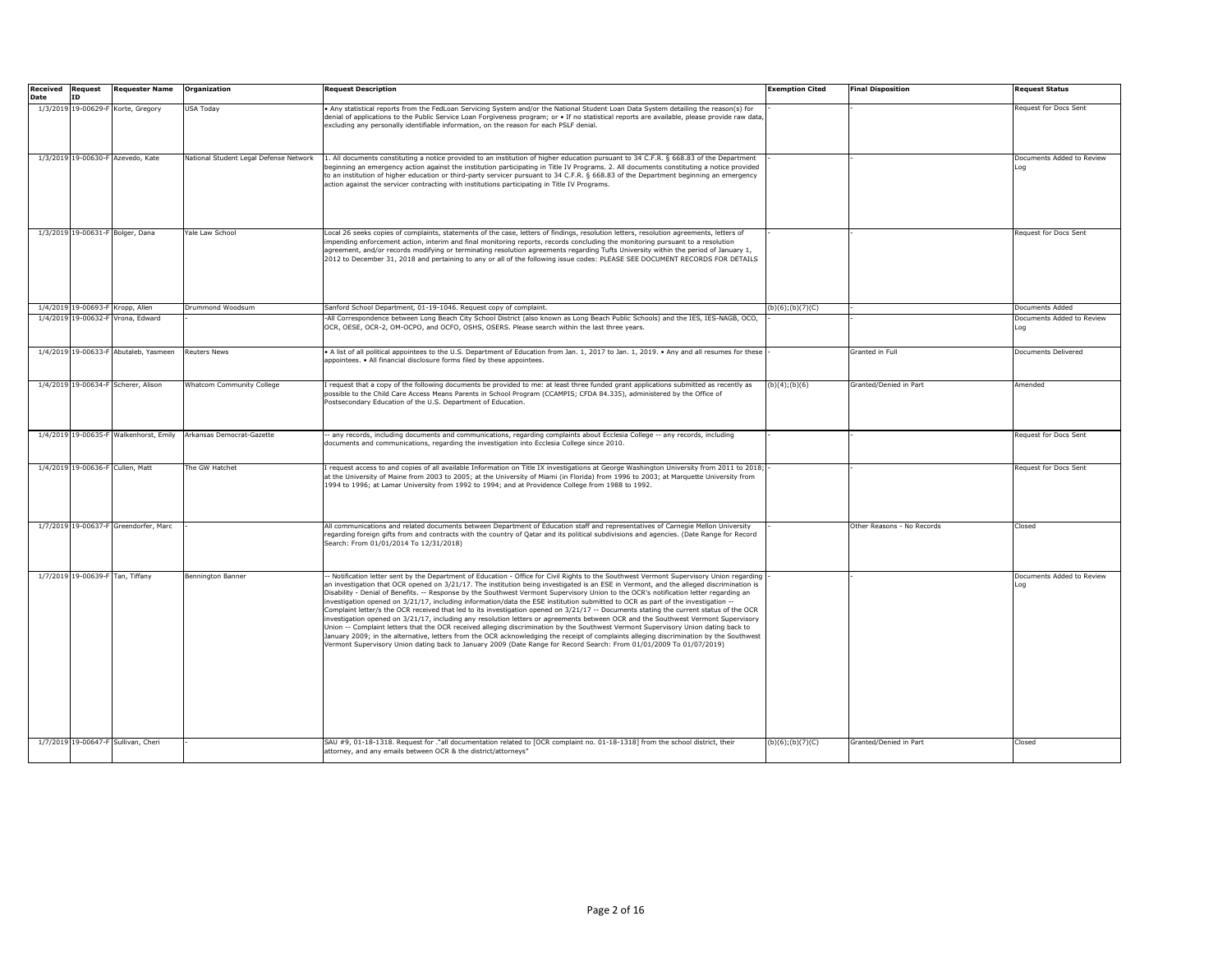| <b>Received</b> | <b>Request</b> | <b>Requester Name</b>                 | Organization                        | <b>Request Description</b>                                                                                                                                                                                                                                                                                                                                                                                                                                                                                                                                                                                                                                                                                                                                                                                                                                                                                                                                                                                                                                                                                                                                                                                                                                                                                                                                                                                                                                                                                                                                                                                                                                                                                                                                                                                                                                                                                                                                                                                                                                                                                                                                                                                                                                                                                                                                                                                                                                                                                                                                                                                                                                                                                                                                                                                                                                                                                                                                                                                              | <b>Exemption Cited</b>   | <b>Final Disposition</b>          | <b>Request Status</b> |
|-----------------|----------------|---------------------------------------|-------------------------------------|-------------------------------------------------------------------------------------------------------------------------------------------------------------------------------------------------------------------------------------------------------------------------------------------------------------------------------------------------------------------------------------------------------------------------------------------------------------------------------------------------------------------------------------------------------------------------------------------------------------------------------------------------------------------------------------------------------------------------------------------------------------------------------------------------------------------------------------------------------------------------------------------------------------------------------------------------------------------------------------------------------------------------------------------------------------------------------------------------------------------------------------------------------------------------------------------------------------------------------------------------------------------------------------------------------------------------------------------------------------------------------------------------------------------------------------------------------------------------------------------------------------------------------------------------------------------------------------------------------------------------------------------------------------------------------------------------------------------------------------------------------------------------------------------------------------------------------------------------------------------------------------------------------------------------------------------------------------------------------------------------------------------------------------------------------------------------------------------------------------------------------------------------------------------------------------------------------------------------------------------------------------------------------------------------------------------------------------------------------------------------------------------------------------------------------------------------------------------------------------------------------------------------------------------------------------------------------------------------------------------------------------------------------------------------------------------------------------------------------------------------------------------------------------------------------------------------------------------------------------------------------------------------------------------------------------------------------------------------------------------------------------------------|--------------------------|-----------------------------------|-----------------------|
| <b>Date</b>     | <b>ID</b>      |                                       |                                     |                                                                                                                                                                                                                                                                                                                                                                                                                                                                                                                                                                                                                                                                                                                                                                                                                                                                                                                                                                                                                                                                                                                                                                                                                                                                                                                                                                                                                                                                                                                                                                                                                                                                                                                                                                                                                                                                                                                                                                                                                                                                                                                                                                                                                                                                                                                                                                                                                                                                                                                                                                                                                                                                                                                                                                                                                                                                                                                                                                                                                         |                          |                                   |                       |
|                 |                | 1/7/2019 19-00638-F Jesse, David      | Detroit Free Press                  | Dear FOIA Officer: Pursuant to the federal Freedom of Information Act, 5 U.S.C. § 552, I request access to and copies of any -<br>records/emails/memos/documents sent from the OCR to Michigan State University between Jan. 1, 2018 and Jan. 1, 2019 in response<br>to cases started on 10/31/18; 7/28/17 and 2/22/17 and included in the case files of these investigations. -<br>ecords/emails/memos/documents sent from the OCR to the University of Michigan between Jan 1, 2018 and Jan. 1, 2019 in response<br>to cases started on 2/21/14 and 3/16/17 and included in the case files of these investigations. I agree to pay reasonable duplication fees<br>for the processing of this request in an amount not to exceed \$100. However, please notify me prior to your incurring any expenses in<br>excess of that amount. As a representative of the news media I am only required to pay for the direct cost of duplication after the first<br>100 pages. Through this request, I am gathering information on how Michigan's universities handle sexual assaults that is of current<br>interest to the public because of ongoing conversation in the state over the issue, including Michigan First Lady Sue Snyder making the<br>topic her primary focus during her husband's time in office. This information is being sought on behalf of Detroit Free Press for<br>dissemination to the general public. Please waive any applicable fees. Release of the information is in the public interest because it will<br>contribute significantly to public understanding of government operations and activities. This will show the public how a public university<br>handles this issue. If my request is denied in whole or part, I ask that you justify all deletions by reference to specific exemptions of the<br>act. I will also expect you to release all segregable portions of otherwise exempt material. I, of course, reserve the right to appeal your<br>decision to withhold any information or to deny a waiver of fees. I would appreciate your communicating with me by email<br>(djesse@freepress.com) or telephone (313-222-8851), rather than by mail. Please provide expedited processing of this request which<br>concerns a matter of urgency. As a Reporter, I am primarily engaged in disseminating information. The public has an urgent need for<br>nformation about sexual assault investigations because the topic is currently under discussion at the state and federal level and citizens<br>need information in order to be informed voices in the policy debates. I certify that my statements concerning the need for expedited<br>processing are true and correct to the best of my knowledge and belief. I look forward to your determination regarding my request for<br>expedited processing within 10 calendar days, as the statute requires. Thank you for your assistance. Sincerely, David Jesse (Date<br>Range for Record Search: From 01/01/2018 To 01/01/2019) |                          |                                   | equest for Docs Sent  |
|                 |                | 1/7/2019 19-00658-F Tunne, Mark       |                                     | 02182290- Please see attached (large document request)                                                                                                                                                                                                                                                                                                                                                                                                                                                                                                                                                                                                                                                                                                                                                                                                                                                                                                                                                                                                                                                                                                                                                                                                                                                                                                                                                                                                                                                                                                                                                                                                                                                                                                                                                                                                                                                                                                                                                                                                                                                                                                                                                                                                                                                                                                                                                                                                                                                                                                                                                                                                                                                                                                                                                                                                                                                                                                                                                                  | (b)(6); (b)(7)(C)        | Granted/Denied in Part            | Closed                |
|                 |                | 1/7/2019 19-00654-F Ally, Jonathan    |                                     | Copies of data collected from both the complainants and Temple University in OCR Case Nos. 03-17-2181, 03-14-2336, and 03-13-<br>2311.                                                                                                                                                                                                                                                                                                                                                                                                                                                                                                                                                                                                                                                                                                                                                                                                                                                                                                                                                                                                                                                                                                                                                                                                                                                                                                                                                                                                                                                                                                                                                                                                                                                                                                                                                                                                                                                                                                                                                                                                                                                                                                                                                                                                                                                                                                                                                                                                                                                                                                                                                                                                                                                                                                                                                                                                                                                                                  | (b)(6);(b)(7)(A);(b)(7)( | Granted/Denied in Part            | Disposition Accepted  |
|                 |                | 1/7/2019 19-00665-F Barber, Melissa   | Boulder Valley School District      | requesting a copy of the complaint as required by OCR's case processing manual.                                                                                                                                                                                                                                                                                                                                                                                                                                                                                                                                                                                                                                                                                                                                                                                                                                                                                                                                                                                                                                                                                                                                                                                                                                                                                                                                                                                                                                                                                                                                                                                                                                                                                                                                                                                                                                                                                                                                                                                                                                                                                                                                                                                                                                                                                                                                                                                                                                                                                                                                                                                                                                                                                                                                                                                                                                                                                                                                         | (b)(6); (b)(7)(C)        | Granted/Denied in Part            | Closed                |
|                 |                | 1/7/2019 19-00461-F Altavena, Lily    | AZCentral - The Arizona Republic    | all investigation records regarding the Glendale Union High School District OCR investigation over ELL and refugee enrollment. The case<br>umber is 08-18-1272.                                                                                                                                                                                                                                                                                                                                                                                                                                                                                                                                                                                                                                                                                                                                                                                                                                                                                                                                                                                                                                                                                                                                                                                                                                                                                                                                                                                                                                                                                                                                                                                                                                                                                                                                                                                                                                                                                                                                                                                                                                                                                                                                                                                                                                                                                                                                                                                                                                                                                                                                                                                                                                                                                                                                                                                                                                                         |                          | Other Reasons - Request Withdrawn | Closed                |
|                 |                | 1/7/2019 19-00657-F Whiteside, Joshua | Lozano Smith                        | Copy of an amended complaint the requester believes was filed with OCR re: Visalia Unified School District.                                                                                                                                                                                                                                                                                                                                                                                                                                                                                                                                                                                                                                                                                                                                                                                                                                                                                                                                                                                                                                                                                                                                                                                                                                                                                                                                                                                                                                                                                                                                                                                                                                                                                                                                                                                                                                                                                                                                                                                                                                                                                                                                                                                                                                                                                                                                                                                                                                                                                                                                                                                                                                                                                                                                                                                                                                                                                                             | (b)(7)(C)                | Denied in Full                    | Closed                |
|                 |                | 1/7/2019 19-00640-F Marple, Kristin   | American Institutes for Research    | AIR would like to receive the winning proposal(s) for the following program under the Office of Special Education and Rehabilitative<br>Services, Department of Education, Technical Assistance and Dissemination to Improve Services and Results for Children with<br>Disabilities-National Technical Assistance Center on Improving Transition to Postsecondary Education and Employment for Students<br>with Disabilities; Notice inviting applications for a new award for fiscal year (FY) 2014. Catalog of Federal Domestic Assistance (CFDA)<br>Number: 84.326E. Dates: Applications Available: July 2, 2014. Deadline for Transmittal of Applications: August 18, 2014.                                                                                                                                                                                                                                                                                                                                                                                                                                                                                                                                                                                                                                                                                                                                                                                                                                                                                                                                                                                                                                                                                                                                                                                                                                                                                                                                                                                                                                                                                                                                                                                                                                                                                                                                                                                                                                                                                                                                                                                                                                                                                                                                                                                                                                                                                                                                         | (b)(6)                   |                                   | On Hold-Fee Related   |
|                 |                | 1/7/2019 19-00641-F Smith, Robyn      | Legal Aid Foundation of Los Angeles | We are requesting a copy of the following regarding Unified Schools of America, OPE ID Nos. 02620400, 02620500, 02620600, and<br>02620700, collectively referred to hereinafter as the "College": Any documents and any other written or printed material evidencing,<br>elating to, or commenting upon any and all program reviews, investigations, inquiries, audits, inspections, findings, administrative<br>actions, or other determinations from January I, 1987 to present, regarding or relating to violations of local, state or federal law,<br>regulations or guidelines by the College, including violations involving "ability to benefit" determinations, testing, admissions or the false<br>certification of student eligibility, including based on disqualifying status.                                                                                                                                                                                                                                                                                                                                                                                                                                                                                                                                                                                                                                                                                                                                                                                                                                                                                                                                                                                                                                                                                                                                                                                                                                                                                                                                                                                                                                                                                                                                                                                                                                                                                                                                                                                                                                                                                                                                                                                                                                                                                                                                                                                                                              |                          |                                   | Request for Docs Sent |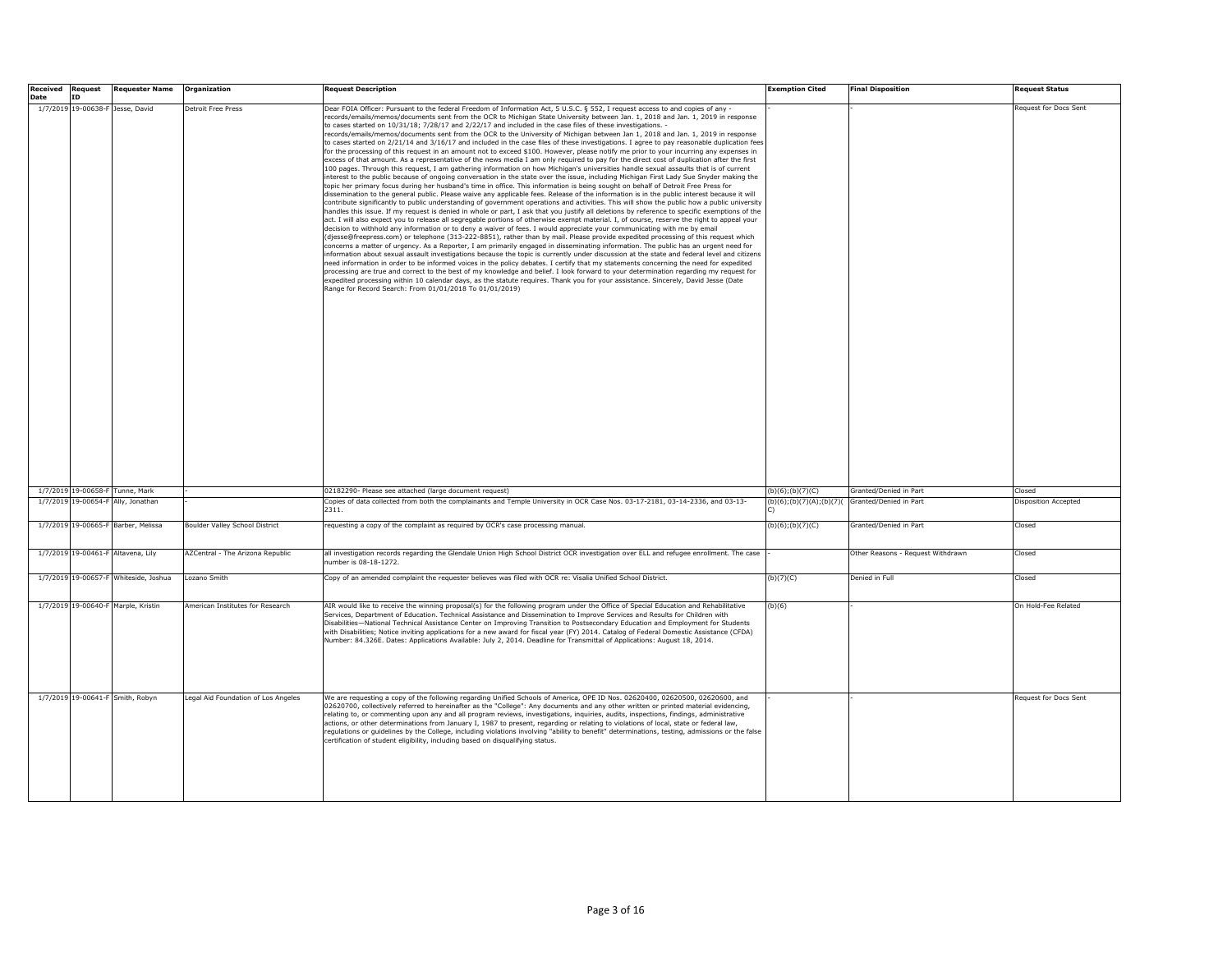| <b>Received Request</b><br>Date | TD.                             | <b>Requester Name</b>               | <b>Organization</b>                   | <b>Request Description</b>                                                                                                                                                                                                                                                                                                                                                                                                                                                                                                                                                                                                                                                                                                                                                                                                                                                                            | <b>Exemption Cited</b> | <b>Final Disposition</b>          | <b>Request Status</b>            |
|---------------------------------|---------------------------------|-------------------------------------|---------------------------------------|-------------------------------------------------------------------------------------------------------------------------------------------------------------------------------------------------------------------------------------------------------------------------------------------------------------------------------------------------------------------------------------------------------------------------------------------------------------------------------------------------------------------------------------------------------------------------------------------------------------------------------------------------------------------------------------------------------------------------------------------------------------------------------------------------------------------------------------------------------------------------------------------------------|------------------------|-----------------------------------|----------------------------------|
|                                 | 1/7/2019 19-00642-F Hipp, Cari  |                                     | egal Aid Atlanta                      | We are requesting a copy of the following regarding Everest College, OPE ID Nos. 10135601, 00982806, 00982807, 00982808, and<br>009828 11 (Georgia locations of Everest College, formerly of Corinthian Colleges), collectively referred to hereinafter as the "College":<br>Any documents and any other written or printed material evidencing, relating to, or commenting upon any and all program reviews,<br>investigations, inquiries, audits, inspections, findings, administrative actions, or other determinations from January I, 2009 to December<br>20, 2018, regarding or relating to violations of local, state or federal law, regu lations or guidelines by the College, including violations<br>involving "ability to benefit" determinations, testing, high school diploma verification, high school diploma fraud, admissions or the false<br>certification of student eligibility. |                        |                                   | Request for Docs Sent            |
|                                 |                                 | 1/7/2019 19-00643-F Moreschi, Angie | James Hoyer, P.A.                     | Please provide information for a one year period, from January 1, 2017 to December 31, 2018, regarding student loan borrowers<br>requesting loan discharge under the Student Loan Forgiveness Program due to their school's closure. This request includes, but is not<br>limited to: PLEASE SEE DOCUMENT RECORDS FOR DETAILS                                                                                                                                                                                                                                                                                                                                                                                                                                                                                                                                                                         |                        |                                   | Request for Docs Sent            |
|                                 |                                 | 1/7/2019 19-00644-F Stadler, Megan  | Jefferson Community College           | For the Department of Education's Title III Strengthening Institutions FY2017 awards (84.031F), can I please have a copy of the<br>following grantee's successful proposals: P031F170084 Madison Area Technical College and P031F170043 Kilgore College. For the<br>Department of Education's Title III Strengthening Institutions FY2017 awards (84.031A), can I please have a copy of the following<br>grantee's successful proposals: P031A170243 Schenectady County Community College, P031A170194 Northwest State Community<br>College, and P031A170110 Columbus State Community College THANK YOU!!!! (Date Range for Record Search: From 03/01/2017 To<br>09/30/2018)                                                                                                                                                                                                                          |                        |                                   | Request for Docs Sent            |
|                                 |                                 | 1/7/2019 19-00645-F Santos, Rose    | FOIA Group, Inc.                      | I hereby request a copy of the following documents identified to Task Order EDCIO1700040 [WE SEEK NO PRICING] (this should be<br>placed in the "simple" agency FOIA processing queue) (clearly releasable ok): 1. Copy of the contract (Task Order) title page (1st page<br>only) and 2. Copy of the CURRENT Statement of Work/Performance Work Statement (SOW/PWS)                                                                                                                                                                                                                                                                                                                                                                                                                                                                                                                                   |                        | Granted in Full                   | Closed                           |
|                                 |                                 | 1/8/2019 19-00661-F Munin, Monica   | BRUSTEIN & MANASEVIT                  | 02-19-1049: request all documents submitted by the complainant in support of OCR Case No. 02-19-1049 pursuant to the Freedom of<br><b>Information Act</b>                                                                                                                                                                                                                                                                                                                                                                                                                                                                                                                                                                                                                                                                                                                                             | (b)(6); (b)(7)(C)      | Granted/Denied in Part            | Closed                           |
|                                 |                                 | 1/8/2019 19-00662-F Munin, Monica   | <b>BRUSTEIN &amp; MANASEVIT</b>       | 02-18-1377: to request all documents submitted by the complainant in support of OCR Case No. 02-18-1377 pursuant to the Freedom<br>of Information Act                                                                                                                                                                                                                                                                                                                                                                                                                                                                                                                                                                                                                                                                                                                                                 |                        |                                   | Assigned                         |
|                                 |                                 | 1/8/2019 19-00683-F Bixler, Rebecca | Montgomery County Public Schools      | A copy of the complaint in OCR Case No. 03-19-1084.                                                                                                                                                                                                                                                                                                                                                                                                                                                                                                                                                                                                                                                                                                                                                                                                                                                   | (b)(6);(b)(7)(C)       | Granted/Denied in Part            | Closed                           |
| 1/8/2019                        | 19-00668-F                      | Estrada, Amy                        | Atkinson, Andelson, Loya, Ruud & Romo | Copy of the complaint and closure letter for OCR case no. 09-19-1006                                                                                                                                                                                                                                                                                                                                                                                                                                                                                                                                                                                                                                                                                                                                                                                                                                  | $(b)(6)$ ;(b)(7)(C)    | Granted/Denied in Part            | Closed                           |
| 1/8/2019                        | 19-00648-F                      | louston, Johnathan                  | <b>LRP Publication</b>                | am requesting the following documents issued by the Office of State Support for the period of November 1, 2018 through November<br>30, 2018. This FOIA request is being made as the Office of State Support, on Oct. 2, 2017, informed LRP by email that it would no<br>longer support viewing Title I correspondence through an in-person meeting at its offices.                                                                                                                                                                                                                                                                                                                                                                                                                                                                                                                                    |                        |                                   | Request for Docs Sent            |
|                                 |                                 | 1/8/2019 19-00649-F Vrona, Edward   |                                       | Print out of Civil Rights complaints filed against Catholic University of America, Liberty University, John Jay College of Criminal Justice<br>and Brigham Young University, since January 1, 2010 -Records relating to a contract awarded to DTI Associates Inc, with Award ID:<br>EDED04CO00510007 and Parent Award ID: EDED04CO0051 PLEASE SEE DOCUMENT RECORDS FOR DETAILS                                                                                                                                                                                                                                                                                                                                                                                                                                                                                                                        |                        |                                   | Documents Added to Review<br>.oq |
|                                 |                                 | 1/8/2019 19-00650-F Vega, Victor    | Center for Educational Partnerships   | The following FY 2017 Strengthening Institutions (SIP) grant proposals: P031A170110 P031A170122 P031A170140 P031A170152<br>P031A170164 P031A140181 P031A170194 P031A170217 P031A170237 P031A170243                                                                                                                                                                                                                                                                                                                                                                                                                                                                                                                                                                                                                                                                                                    |                        |                                   | Request for Docs Sent            |
|                                 |                                 | 1/8/2019 19-00652-F Medak, Kelli    |                                       | Printout of Title IX complaints with allegations regarding grievance procedures, sexual harassment, sexual violence, or gender<br>harassment from 4/4/11 to 9/22/17.                                                                                                                                                                                                                                                                                                                                                                                                                                                                                                                                                                                                                                                                                                                                  |                        | Granted in Full                   | Closed                           |
|                                 |                                 | 1/8/2019 19-00653-F Wilson, Steven  | Hocking College                       | I am requesting electronic copies of the top 3 highest scoring Title III Strengthening Institutions applications for the last competition in<br>2017.                                                                                                                                                                                                                                                                                                                                                                                                                                                                                                                                                                                                                                                                                                                                                 |                        |                                   | Request for Docs Sent            |
|                                 |                                 | 1/8/2019 19-00655-F Murphy, Justin  |                                       | would like copies of all records pertaining to an investigation into racial segregation in the public schools in Monroe County, New York,<br>beginning in 1979 and conducted jointly with the Department of Justice. I know few specific details about the case except that it began<br>in 1979 and apparently was never concluded publicly. One of the DOJ attorneys involved was Josh Bogin. I am attaching a newspaper<br>article from July 1, 1979, announcing the beginning of the investigation.                                                                                                                                                                                                                                                                                                                                                                                                |                        | Other Reasons - Not Agency Record | Closed                           |
|                                 | 1/8/2019 19-00656-F Noll, David |                                     | Rutgers Law School                    | request access to and copies of statements of policy, letters, and interpretations issued since January 1, 2008, regarding the<br>Department's participation in legal disputes where a party to the dispute is or may be subject to an agreement to arbitrate. Through this<br>request, I am seeking information about the Department's position toward disputes where one or more private parties may have agreed<br>to arbitrate; the agreement to arbitrate need not be relevant to a claim asserted by the Department or the United States.                                                                                                                                                                                                                                                                                                                                                       |                        |                                   | Request for Docs Sent            |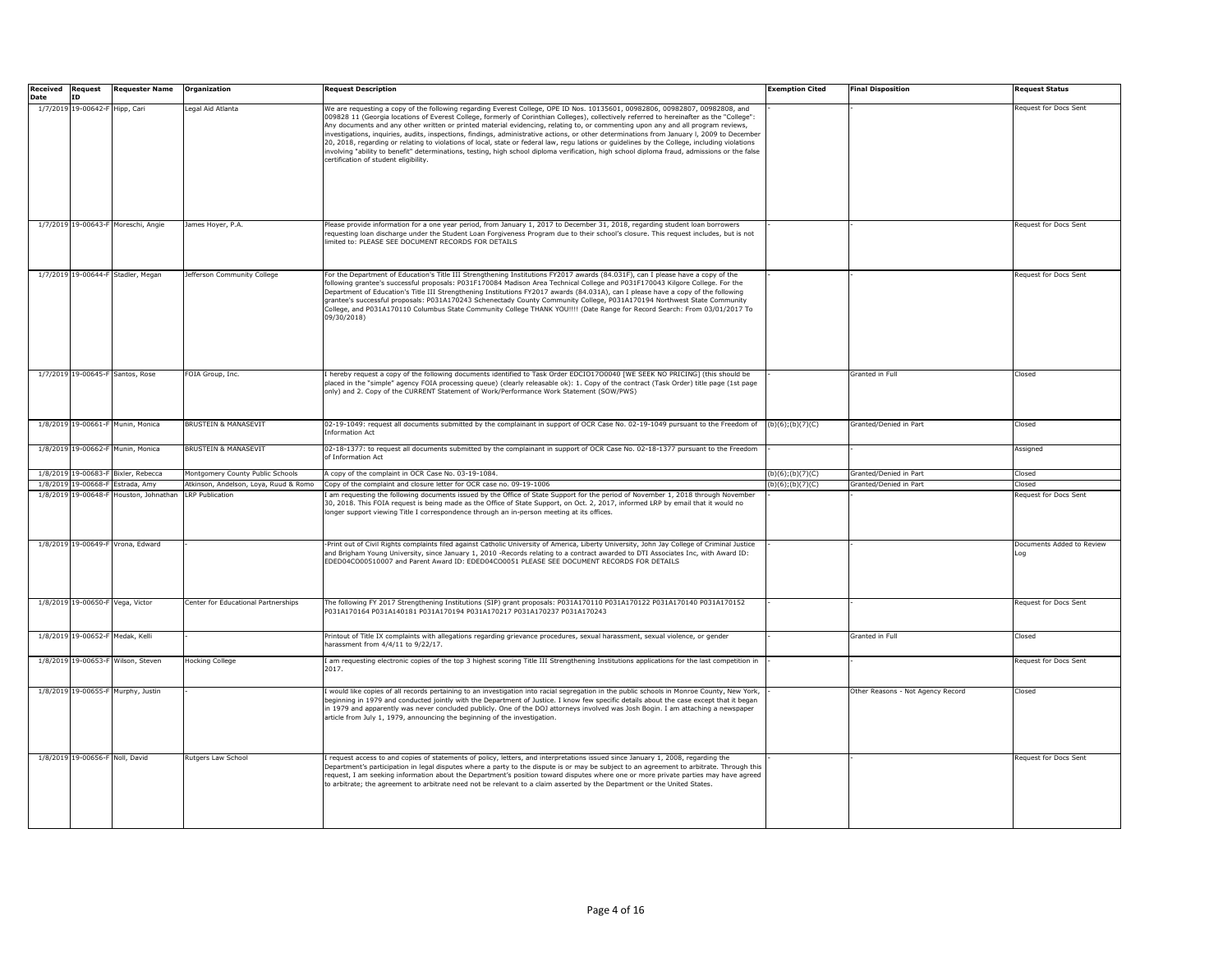| <b>Received Request</b> |                                 | <b>Requester Name</b>                                   | Organization                                         | <b>Request Description</b>                                                                                                                                                                                                                                                                                                                                                                                                                                                                                                                                                                                                                                                                                                                                                                                                                                                                                | <b>Exemption Cited</b> | <b>Final Disposition</b>          | Request Status                   |
|-------------------------|---------------------------------|---------------------------------------------------------|------------------------------------------------------|-----------------------------------------------------------------------------------------------------------------------------------------------------------------------------------------------------------------------------------------------------------------------------------------------------------------------------------------------------------------------------------------------------------------------------------------------------------------------------------------------------------------------------------------------------------------------------------------------------------------------------------------------------------------------------------------------------------------------------------------------------------------------------------------------------------------------------------------------------------------------------------------------------------|------------------------|-----------------------------------|----------------------------------|
| Date                    | <b>ID</b>                       |                                                         |                                                      |                                                                                                                                                                                                                                                                                                                                                                                                                                                                                                                                                                                                                                                                                                                                                                                                                                                                                                           |                        |                                   |                                  |
|                         |                                 | 1/8/2019 19-00659-F Smola, Jennifer                     | The Columbus Dispatch                                | The following public records pertaining to Office of Civil Rights' investigation into the university's response to complaints and/or reports of sexual misconduct by former university employee knew or should have<br>known about the sexual misconduct: -Correspondence between the Department of Education and administrators at Ohio State University<br>A copy of the complaint or complaints pertaining to the investigation - Documents the university has provided to the Office of Civil<br>Rights pertaining to the investigation (Date Range for Record Search: From 03/01/2018 To 01/08/2019)                                                                                                                                                                                                                                                                                                 |                        |                                   | Request for Docs Sent            |
|                         |                                 |                                                         |                                                      |                                                                                                                                                                                                                                                                                                                                                                                                                                                                                                                                                                                                                                                                                                                                                                                                                                                                                                           |                        |                                   |                                  |
|                         |                                 | 1/9/2019 19-00405-F Grieve, Pete                        | Chicago Maroon                                       | request access to any and all documents related to the closure of the two most recently closed investigations at the University of<br>Chicago. These investigations were opened in February, 2016 and June, 2013.                                                                                                                                                                                                                                                                                                                                                                                                                                                                                                                                                                                                                                                                                         | (b)(6); (b)(7)(C)      | Granted/Denied in Part            | Closed                           |
|                         | 1/9/2019 19-00660-F Barry, Sean |                                                         |                                                      | 02-19-1080: "complete copy of the letters you sent to the N.Y.C.D.O.E. about my case. The FOIA sentence in the letters I got say that I (b)(6);(b)(7)(A);(b)(7)();(b)(7)( Granted/Denied in Part<br>can get a copy. Please, Email the letter completely to me that you sent to them (for no fees)"                                                                                                                                                                                                                                                                                                                                                                                                                                                                                                                                                                                                        |                        |                                   | Closed                           |
|                         |                                 | 1/9/2019 19-00663-F McKenzie-Baker,<br>loanna           |                                                      | All emails and attachments, incoming and outgoing, between DoED employees DeShawn Middleton, Arthur Caliguiran, Sandra<br>Lewandowski, Tiffany Tucker, Vera Mitchell, Robert Wehausen, Gregory Smith and KellyAnne Girandola from Windwalker Group that<br>references, discusses and/or includes a former employee, Kendrick Savage. The time period is 11/19/2018 to 12/31/2018. - All instant<br>messages (IMs) between DoED employees DeShawn Middleton, Sandra Lewandowski and Arthur Caliguiran that references or discusses<br>Kendrick Savage for the time period 11/19/2018 to 12/31/2018. PLEASE SEE DOCUMENT RECORDS FOR DETAILS                                                                                                                                                                                                                                                                |                        |                                   | Request for Docs Sent            |
|                         |                                 | 1/9/2019 19-00664-F Grossman, Paul                      |                                                      | Copies of the resolution letters and any agreements for the following cases: 15-16-2249 07-16-2137 08-17-2252                                                                                                                                                                                                                                                                                                                                                                                                                                                                                                                                                                                                                                                                                                                                                                                             |                        |                                   | Request for Docs Sent            |
|                         |                                 | 1/9/2019 19-00667-F Hughes, Deborah                     |                                                      | i would like copies of all of my academic records including information concerning the 1989 Fulbright grant. I would like copies of the<br>appointment letter and any other information you have regarding this award. Please send a separate letter of verification for the<br>-ulbright to my address and the Graduate Department of American Studies at Yale University.                                                                                                                                                                                                                                                                                                                                                                                                                                                                                                                               |                        | Other Reasons - Not Agency Record | Closed                           |
|                         |                                 | 1/10/2019 19-00694-F Meyer, Mikayla                     |                                                      | Lawrence, 01-19-1103. Request a copy of complaint.                                                                                                                                                                                                                                                                                                                                                                                                                                                                                                                                                                                                                                                                                                                                                                                                                                                        |                        | Other Reasons - Request Withdrawn | Closed                           |
|                         | 1/10/2019 19-00546-F            | Pillar, Jacquelyn                                       | Crsit, Sears & Zic LLP                               | Request for any and all documents relative to the complaint filed with the Office of Civil Rights or about October 3, 2018. This request<br>includes, but is not limited to, the initiating complaint and any subsequent amendments to same, documents and tangible information<br>submitted by the Charging Party, and any other information received relative to this Complaint.                                                                                                                                                                                                                                                                                                                                                                                                                                                                                                                        |                        | Other Reasons - Request Withdrawn | Closed                           |
|                         |                                 | 1/10/2019 19-00669-F Peak, Christopher                  | New Haven Independent                                | Under the Freedom of Information Act (5 U.S.C. § 552), I write to request the following records about eligibility for the Public Service<br>oan Forgiveness program: 1. A list of all employers in Connecticut with currently approved Employment Certification Forms, listed by<br>employer type" 2. A list of all employers in Connecticut with currently rejected Employment Certification Forms, listed by "employer"<br>type" These forms are submitted to the Education Department on a regular basis, either at each year's end or after each job change, so<br>that the agency can help borrowers track their progress toward meeting the program's eligibility reguirements. In accordance with 5<br>U.S.C. § 552(a)(3)(B), please provide native-format, electronic, machine-readable records, to the maximum extent possible. (Date<br>Range for Record Search: From 09/01/2017 To 01/10/2019) |                        |                                   | Request for Docs Sent            |
|                         |                                 | 1/10/2019 19-00670-F Kelber, Daniel                     | Illinois Department of Financial and<br>Professional | Please provide a list of all federal education student loan servicers that service loans to residents of Illinois. Please include the name of<br>the company; a contact person, if available; and the servicer's contact information including, street address, telephone number, website,<br>and any other similar information available.                                                                                                                                                                                                                                                                                                                                                                                                                                                                                                                                                                |                        | Granted in Full                   | Closed                           |
|                         |                                 | 1/10/2019 19-00671-F Houston, Johnathan LRP Publication |                                                      | Documents issued by the Family Policy and Compliance Office (FPCO) for the period of November 1, 2018 to November 30, 2018. 1)<br>Complete copies of all letters, responses, memoranda or other documents interpreting or applying the Family Education Rights and<br>Privacy Act (FERPA), concerning elementary, secondary, special education, and vocational students, written and/or issued by the FPCO,<br>for the time period specified above. PLEASE SEE DOCUMENT RECORDS FOR DETAILS                                                                                                                                                                                                                                                                                                                                                                                                               |                        |                                   | Documents Added to Review        |
|                         |                                 | 1/10/2019 19-00672-F Macchi, Mark                       | Hirsch Roberts Weinstein LLP                         | The field manual, quide, and/or any documents, forms, or materials of general applicability utilized for purposes of an audit of an<br>institution of higher education under the Clery Act by the office of Federal Student Aid and/or any other unit within the U.S. Department<br>of Education responsible for enforcement of the Clery Act.                                                                                                                                                                                                                                                                                                                                                                                                                                                                                                                                                            |                        |                                   | Request for Docs Sent            |
|                         |                                 | 1/10/2019 19-00673-F Marisam, Jason                     | MN Attorney General's Office                         | The requestor, an attorney for St. Paul College, is requesting a copy of OCR complaint 05-19-2070                                                                                                                                                                                                                                                                                                                                                                                                                                                                                                                                                                                                                                                                                                                                                                                                         | (b)(6); (b)(7)(C)      | Granted/Denied in Part            | Closed                           |
|                         |                                 | 1/10/2019 19-00674-F Pillar, Jacquelyn                  | Crsit, Sears & Zic LLP                               | The requestor, an attorney for the Lake Central School District, is seeking copies of all information related to OCR complaint 05-19-1002<br>filed against the District.                                                                                                                                                                                                                                                                                                                                                                                                                                                                                                                                                                                                                                                                                                                                  |                        |                                   | Documents Added to Review<br>po. |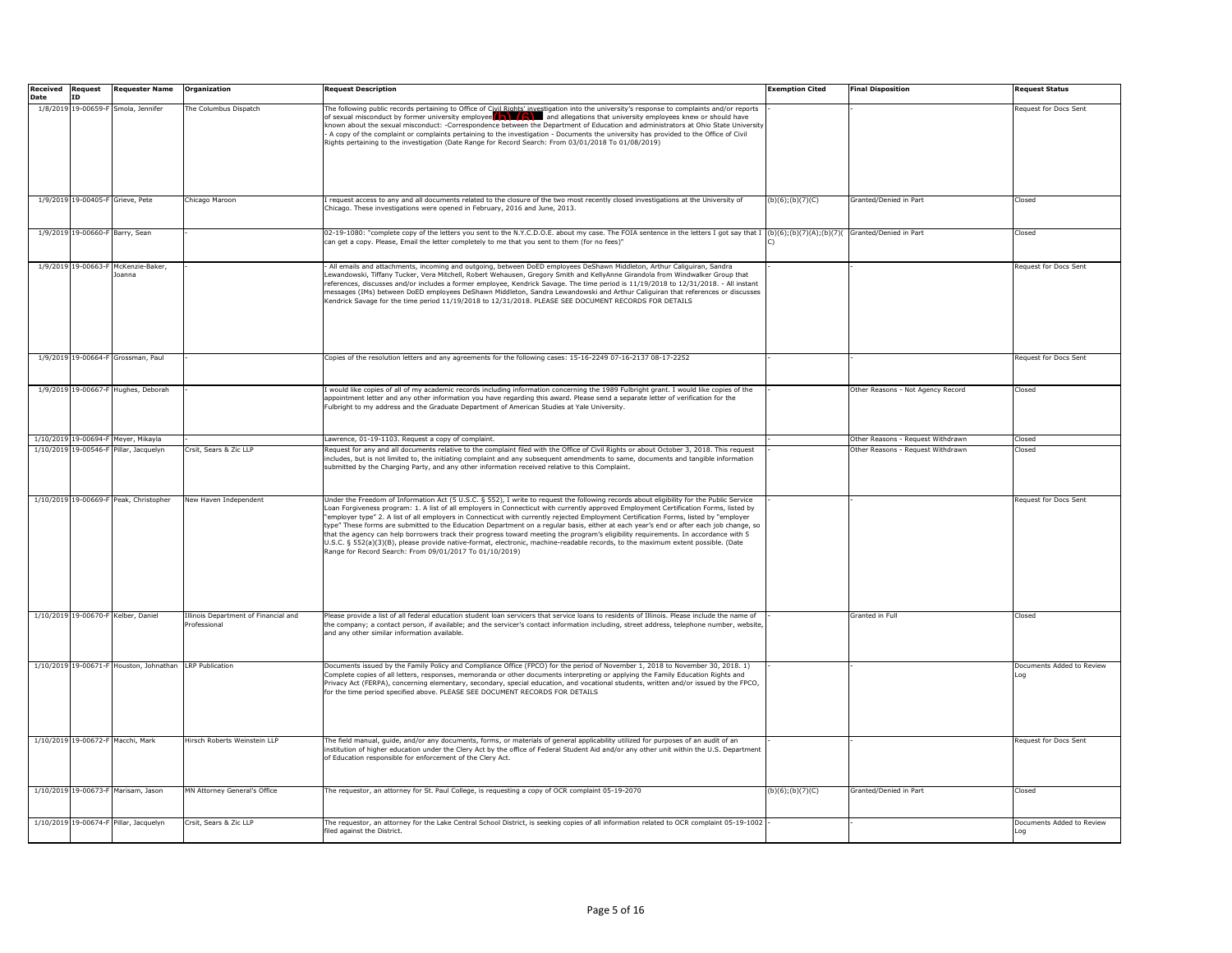| <b>Received Request</b><br>Date | ID         | <b>Requester Name</b>                        | Organization                             | Request Description                                                                                                                                                                                                                                                                                                                                                                                                                                                                                                                                                                                                                                                                                                                                                                                                                                                                                                                                                                                                                                                                                                                                                                                                                                                                                                                                                                                                                                                                                                                                                                                                                 | <b>Exemption Cited</b>                                   | <b>Final Disposition</b>          | <b>Request Status</b>        |
|---------------------------------|------------|----------------------------------------------|------------------------------------------|-------------------------------------------------------------------------------------------------------------------------------------------------------------------------------------------------------------------------------------------------------------------------------------------------------------------------------------------------------------------------------------------------------------------------------------------------------------------------------------------------------------------------------------------------------------------------------------------------------------------------------------------------------------------------------------------------------------------------------------------------------------------------------------------------------------------------------------------------------------------------------------------------------------------------------------------------------------------------------------------------------------------------------------------------------------------------------------------------------------------------------------------------------------------------------------------------------------------------------------------------------------------------------------------------------------------------------------------------------------------------------------------------------------------------------------------------------------------------------------------------------------------------------------------------------------------------------------------------------------------------------------|----------------------------------------------------------|-----------------------------------|------------------------------|
|                                 |            | 1/10/2019 19-00675-F McAdams, John           | Marquette University                     | The requestor has asked for copies of any and all Title IX complaints filed against Marquette University in 2017 and 2018                                                                                                                                                                                                                                                                                                                                                                                                                                                                                                                                                                                                                                                                                                                                                                                                                                                                                                                                                                                                                                                                                                                                                                                                                                                                                                                                                                                                                                                                                                           |                                                          |                                   | Occuments Added to Review    |
|                                 |            |                                              |                                          |                                                                                                                                                                                                                                                                                                                                                                                                                                                                                                                                                                                                                                                                                                                                                                                                                                                                                                                                                                                                                                                                                                                                                                                                                                                                                                                                                                                                                                                                                                                                                                                                                                     |                                                          |                                   | .oa                          |
|                                 |            | 1/10/2019 19-00676-F Peak, Christopher       | New Haven Independent                    | Under the Freedom of Information Act (5 U.S.C. § 552), I write to request copies of the initial complaints, the closing reports and any<br>corrective actions or other resolutions for all civil-rights investigations into the New Haven Board of Education in Connecticut since 2013.<br>The Department of Education has pursued at least 15 cases in New Haven during that time. Listed by opening date, they include: (1)<br>October 2013 for evaluation procedures, (2) July 2014 for Title IV violations in discipline, (3) January 2015 for retaliation and IDEA<br>violations, (4) January 2015 for retaliation and IDEA violations, (5) December 2015 for discriminatory treatment and retaliation, (6)<br>December 2015 for retaliation, (7) January 2016 for IDEA violations, (8) March 2016 for employment issues, (9) August 2016 for<br>nterests and abilities violations, (10) January 2017 for sexual harassment and grievance procedures, (11) April 2017 for racial and<br>disability harassment and retaliation, (12) May 2017 for IDEA violations and re-evaluations, (13) July 2017 for disability harassment,<br>(14) July 2017 for IDEA violations, and (15) November 2017 for IDEA violations and discriminatory treatment. Additional cases may<br>ave been opened in the last year and a half. In accordance with 5 U.S.C. § 552(a)(3)(B), please provide native-format, electronic,<br>machine-readable records, to the maximum extent possible. Please also provide documents as they become available, in batches of<br>nterim releases. (Date Range for Record Search: From 01/01/2013 To 01/10/2019) |                                                          |                                   | Request for Docs Sent        |
|                                 |            | 1/11/2019 19-00695-F Saccoccio, Louis        | University of Rhode Island               | Jniversity of Rhode Island 01-19-2036. Request copy of complaint.                                                                                                                                                                                                                                                                                                                                                                                                                                                                                                                                                                                                                                                                                                                                                                                                                                                                                                                                                                                                                                                                                                                                                                                                                                                                                                                                                                                                                                                                                                                                                                   | (b)(6); (b)(7)(C)                                        | Granted/Denied in Part            | Closed                       |
| 1/11/2019                       | 19-00690-F | loward-Hand,<br>velvn                        | Walsh Gallegos Trevino Russo & Kyle P.C. | reedom of Information Act ("FOIA") request seeking the actual complaint filed by the complainants for 06-19-1135 - El Paso ISD, with<br>all supporting documentation, and submit a copy to our office, Attn: Evelyn N. Howard-Hand, as soon as possible. The District will agree<br>to redaction of confidential information, only as required by law, in the actual complaint.                                                                                                                                                                                                                                                                                                                                                                                                                                                                                                                                                                                                                                                                                                                                                                                                                                                                                                                                                                                                                                                                                                                                                                                                                                                     |                                                          |                                   | Assigned                     |
|                                 |            | 1/11/2019 19-00489-F Hansen, Rebecca         | Miletich PC                              | 2. Request a copy of the complete investigative file against Colorado Christian University, OCR Case Number: 08-17-2131                                                                                                                                                                                                                                                                                                                                                                                                                                                                                                                                                                                                                                                                                                                                                                                                                                                                                                                                                                                                                                                                                                                                                                                                                                                                                                                                                                                                                                                                                                             | $(b)(5)$ ; $(b)(6)$ ; $(b)(7)(C)$ Granted/Denied in Part |                                   | Closed                       |
|                                 |            | 1/11/2019 19-00700-F Piller, Charles         | Science Magazine                         | This is a request under the Freedom of Information Act (FOIA), 5 U.S.C. § 552 for documents about research involving human subjects<br>that is classified in whole or in part, funded and/or conducted by your department or by any department contractor or grantee, from<br>Jan. 1, 2014 through Dec. 31, 2018. This request includes unclassified versions of the following documents, or, when necessary,<br>documents with properly classified portions redacted. 1) Project lists. 2) Project summaries, progress reports, and final reports. 3)<br>Contract and grant proposals and approvals. 4) Budgets (if separate from above documents). 5) Institutional Review Board (IRB)<br>approval reports. 6) Any documents in the above categories for previously classified human subjects research projects that were<br>declassified during the noted period.                                                                                                                                                                                                                                                                                                                                                                                                                                                                                                                                                                                                                                                                                                                                                                |                                                          | Other Reasons - Not Agency Record | Closed                       |
|                                 |            | 1/11/2019 19-00677-F Harrison, Eric          | Methfessel & Werbel, Esq.                | 02191022: Copy of complaint                                                                                                                                                                                                                                                                                                                                                                                                                                                                                                                                                                                                                                                                                                                                                                                                                                                                                                                                                                                                                                                                                                                                                                                                                                                                                                                                                                                                                                                                                                                                                                                                         |                                                          | Other Reasons - Request Withdrawn | Closed                       |
| 1/11/2019                       | 19-00678-F | Walsh, Anthony                               | he Century Foundation                    | All communications since January 20, 2017, involving the department's Office of General Counsel regarding the Center for Excellence in<br>ligher Education (owner of Stevens-Henager College, California College San Diego, CollegeAmerica, and Independence University), and<br>communications between representatives of CEHE and political appointees in the department during the same time period.                                                                                                                                                                                                                                                                                                                                                                                                                                                                                                                                                                                                                                                                                                                                                                                                                                                                                                                                                                                                                                                                                                                                                                                                                             |                                                          |                                   | <b>Leauest for Docs Sent</b> |
|                                 |            | 1/11/2019 19-00679-F Bauman, Daniel          | Chronicle of Higher Education            | A spreadsheet or generated report detailing FOIA requests made to the U.S. Dept. of Education from August 1, 2018 to present day.<br>This spreadsheet or generated report should include, but not be limited to, the following fields: PLEASE SEE DOCUMENT RECORDS FOR<br><b>DETAILS</b>                                                                                                                                                                                                                                                                                                                                                                                                                                                                                                                                                                                                                                                                                                                                                                                                                                                                                                                                                                                                                                                                                                                                                                                                                                                                                                                                            |                                                          | Granted in Full                   | Closed                       |
|                                 |            | 1/11/2019 19-00680-F Gottinger, Paul         | <b>MuckRock News</b>                     | A copy of records documenting the number of employees of the Department of Education who have left their positions/were<br>erminated/retired for the years 2015, 2016, 2017, 2018, as well as a copy of records documenting the number of new employees hired<br>to work for the Department of Education in the years 2015, 2016, 2017, 2018.                                                                                                                                                                                                                                                                                                                                                                                                                                                                                                                                                                                                                                                                                                                                                                                                                                                                                                                                                                                                                                                                                                                                                                                                                                                                                       |                                                          |                                   | <b>Request for Docs Sent</b> |
|                                 |            | 1/11/2019 19-00681-F Jamarussadig,<br>lameed |                                          | 1. Interview notes, transcriptions and witness statements; and 2. Investigator and attorney memoranda in OCR Case No. 03-18-1172.                                                                                                                                                                                                                                                                                                                                                                                                                                                                                                                                                                                                                                                                                                                                                                                                                                                                                                                                                                                                                                                                                                                                                                                                                                                                                                                                                                                                                                                                                                   | $(b)(5)$ ; $(b)(6)$ ; $(b)(7)(C)$ Granted/Denied in Part |                                   | Closed                       |
|                                 |            | 1/11/2019 19-00682-F Alterman, Betty         |                                          | I am requesting billing information for the following medical codes, from the years of 2012-2017, used by: Dr. Dean P. Kostakos D.P.M.<br>1380 Upper Hembree Rd Roswell, GA 30076 (770) 396-7500 PECOS ID 2264400902 NPI 1417056847                                                                                                                                                                                                                                                                                                                                                                                                                                                                                                                                                                                                                                                                                                                                                                                                                                                                                                                                                                                                                                                                                                                                                                                                                                                                                                                                                                                                 |                                                          | Other Reasons - Not Agency Record | Closed                       |
|                                 |            | 1/12/2019 19-00704-F Moncrieffe, Monica      |                                          | FOIA request for the case file for complaint 08-18-2112. If you can, please treat this letter as the FOIA request                                                                                                                                                                                                                                                                                                                                                                                                                                                                                                                                                                                                                                                                                                                                                                                                                                                                                                                                                                                                                                                                                                                                                                                                                                                                                                                                                                                                                                                                                                                   | (b)(5); (b)(6); (b)(7)(C)                                | Granted/Denied in Part            | Closed                       |
|                                 |            | 1/14/2019 19-00701-F Davis, Kimberly         | UDall/Shumway                            | Additionally, per Section 111 of the Case Processing Manual, I have not received a copy of the Complaint filed by the Complainant. The<br>revised CPM states that "a copy of the complaint will be provided to the Recipient." Please forward this to me for review. It would be<br>ery helpful to see the Complaint because the District is a bit confused about the allegations, as the student's IEP does not include<br>tutoring services as alleged.                                                                                                                                                                                                                                                                                                                                                                                                                                                                                                                                                                                                                                                                                                                                                                                                                                                                                                                                                                                                                                                                                                                                                                           | (b)(6); (b)(7)(C)                                        | Granted/Denied in Part            | Closed                       |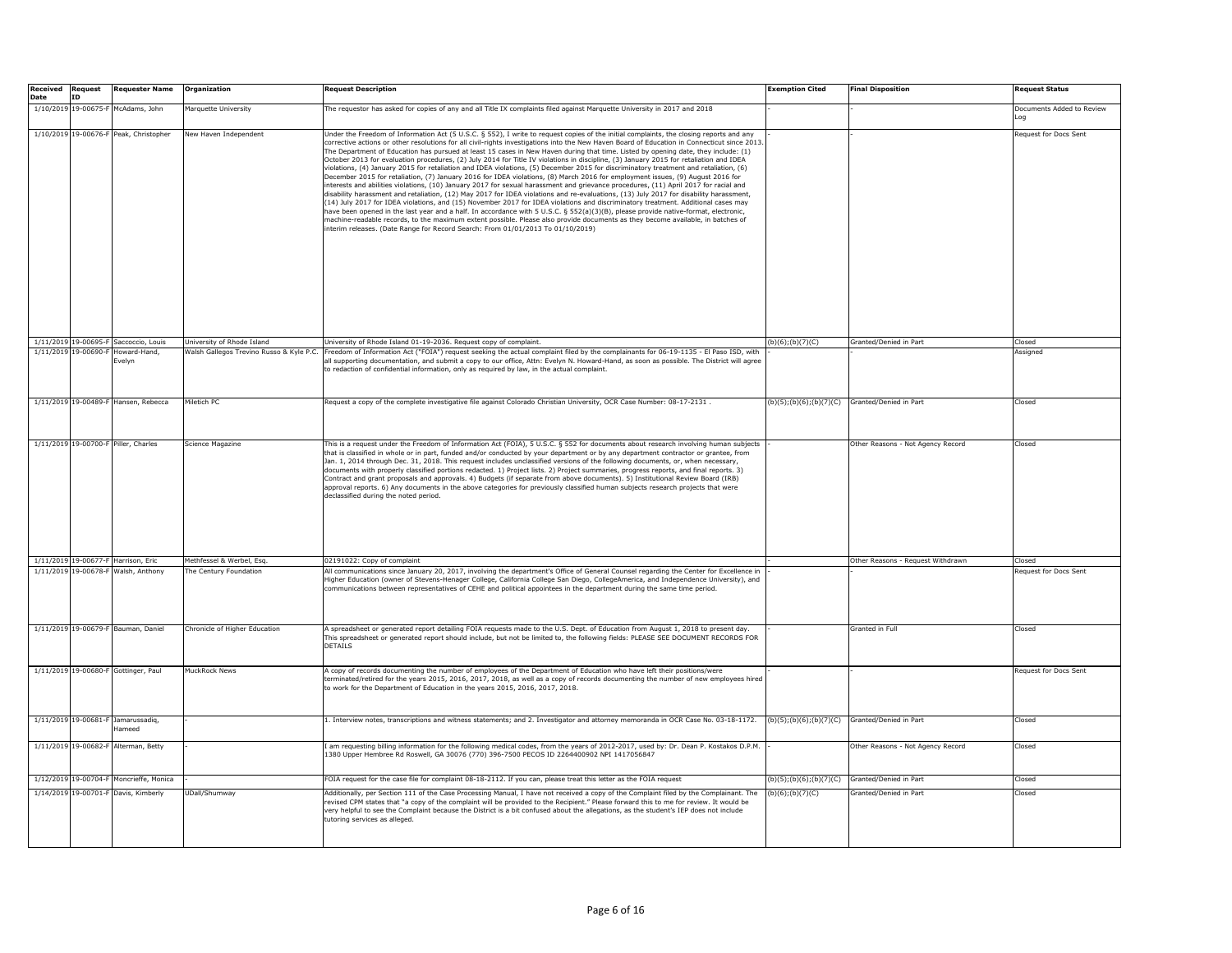| <b>Received Request</b><br>Date | <b>ID</b> | <b>Requester Name</b>                                   | Organization                      | <b>Request Description</b>                                                                                                                                                                                                                                                                                                                                                                                                                                                                                                                                                                                                                                                                                                                                                                                                                                             | <b>Exemption Cited</b> | <b>Final Disposition</b> | <b>Request Status</b>            |
|---------------------------------|-----------|---------------------------------------------------------|-----------------------------------|------------------------------------------------------------------------------------------------------------------------------------------------------------------------------------------------------------------------------------------------------------------------------------------------------------------------------------------------------------------------------------------------------------------------------------------------------------------------------------------------------------------------------------------------------------------------------------------------------------------------------------------------------------------------------------------------------------------------------------------------------------------------------------------------------------------------------------------------------------------------|------------------------|--------------------------|----------------------------------|
|                                 |           | 1/14/2019 19-00684-F Walsh, Anthony                     | The Century Foundation            | I am requesting any and all data and records on the number of applications submitted for closed school discharge relief along with the<br>outcome, by institution. I also request the total number of automatic closed school discharges granted per institution.                                                                                                                                                                                                                                                                                                                                                                                                                                                                                                                                                                                                      |                        |                          | Request for Docs Sent            |
|                                 |           | 1/14/2019 19-00685-F Bazzani, Robert                    | Comp Ticket                       | Our firm is requesting all information submitted by Georgia Beauty Academy, Inc. to the Department of Education for recertification in<br>the years of 2017 and 2018. Additionally, we request any and all information related to the denial of the recertification application of<br>Georgia Beauty Academy, Inc. to Participate in Title IV, HEA Programs, be it documents provided by Georgia Beauty Academy, Inc. to<br>the Department, documents relied upon by the Department to make its decision on the recertification of Georgia Beauty Academy, Inc.<br>and/or documents prepared by the Department regarding the recertification of Georgia Beauty Academy, Inc.                                                                                                                                                                                           |                        |                          | Documents Added to Review<br>Loa |
|                                 |           | 1/14/2019 19-00686-F Bazzani, Robert                    | Comp Ticket                       | Our firm is requesting all information related to the placement of Dalton Institute of Esthetics & Cosmetology, Inc. ("DIEC") on<br>Heightened Cash Monitoring 2 status within the Title IV Funding program. DIEC, located at 100 W. Walnut Avenue, Suite 100, Dalton,<br>Georgia 30720, was placed on Heightened Cash Monitoring 2 ("HCM2") status on or about June 2018. Accordingly, we request any<br>documents that were relied upon by the Department in placing DIEC on HCM2 status, any documents produced or prepared by the<br>Department in connection with the decision to place DIEC on HCM2 status, and quidelines and/or requlations used or followed by the<br>Department in placing DIEC on HCM2 status.                                                                                                                                              |                        |                          | Request for Docs Sent            |
|                                 |           | 1/14/2019 19-00687-F Mulcair, Carrie                    | Cabrillo College                  | We are requesting the full DHSI/Title V grant proposals from the FY2017 Competition: Northeast Texas Community College,<br>P031S170133; Nova Southeastern University, P031S170092; and from FY2015 competition: San Jose City College; P031S150145;<br>Fresno City College, P031S150219, and Oxnard College/Ventura County Community College District, P031S150002.                                                                                                                                                                                                                                                                                                                                                                                                                                                                                                    |                        |                          | Request for Docs Sent            |
|                                 |           | 1/14/2019 19-00688-F Bauman, Daniel                     | Chronicle of Higher Education     | Copies of any memos, reports, summaries, recorded conversations, and other records, as well as correspondence - including, but not<br>limited to, emails, email attachments, other correspondence, phone logs, correspondence logs, and/or letters, as these records relate to<br>the interactions between U.S. Department of Education officials and officials with the Education Corporation of America. Specifically, I am<br>seeking records pertaining to the collapse of Education Corporation of America, generated between October 1, 2018 to December 31,<br>2018.                                                                                                                                                                                                                                                                                            |                        |                          | Request for Docs Sent            |
|                                 |           | 1/14/2019 19-00689-F Bauman, Daniel                     | Chronicle of Higher Education     | I request a spreadsheet of Title IX Complaints and Compliance Reviews against Institutions of of Higher Education. I request case data<br>for all cases opened between January 1, 2008, to present day. This spreadsheet should contain, but not be limited to, the following<br>fields: DocketNo, RecipientName, City, State, Received/Docket Date, Investigation Date, Resolved Date, Closure Date, Issue Code and<br>RC Code.                                                                                                                                                                                                                                                                                                                                                                                                                                       |                        |                          | Request for Docs Sent            |
|                                 |           | 1/14/2019 19-00691-F Truelove, Amy                      | University of Illinois at Chicago | Requestor is seeking copy of the LOFs issued with respect to two OCR complaints filed against the University of Wisconsin - Whitewater.<br>(05-14-2081 and 05-15-2504)                                                                                                                                                                                                                                                                                                                                                                                                                                                                                                                                                                                                                                                                                                 |                        | Granted in Full          | Closed                           |
|                                 |           | 1/14/2019 19-00692-F Dugan, Kari                        |                                   | The requestor is looking for all documents related to OCR complaint 05-19-1034 filed against the Davenport Comm SD                                                                                                                                                                                                                                                                                                                                                                                                                                                                                                                                                                                                                                                                                                                                                     |                        |                          | Documents Added to Review<br>.oa |
|                                 |           | 1/15/2019 19-00703-F Lowell-Britt, Denise               | <b>Udall Shumway</b>              | request for the parent Complaint that has been assigned Case Number 08-18-1546.                                                                                                                                                                                                                                                                                                                                                                                                                                                                                                                                                                                                                                                                                                                                                                                        | (b)(6); (b)(7)(C)      | Granted/Denied in Part   | Closed                           |
|                                 |           | 1/15/2019 19-00702-F Jasper, Bret                       | KJZZ Public Radio 91.5 FM         | the following documents for 2 separate OCR cases: 1. Case number 08-18-1115. Any resolution agreement letter, insufficient evidence (b)(6);(b)(7)(C)<br>letter, or letters of finding. 2. Case number 08-18-1160 Any resolution agreement letter, insufficient evidence letter, or letters of finding<br>I am a journalist and the request is related to news gathering. This information is not being sought for commercial purposes. Please let<br>me know if you need any more information from me                                                                                                                                                                                                                                                                                                                                                                  |                        | Granted/Denied in Part   | Closed                           |
|                                 |           | 1/15/2019 19-00696-F Houston, Johnathan LRP Publication |                                   | I am requesting the following documents issued by the Office for Civil Rights for the period of November 16, 2018 to November 30,<br>2018: Copies of letters, letters of finding, substance closure letters, and public policy documents, "Dear Colleague" documents, including<br>any and all attached documents of resolution and/or agreements involving or applying: 1) Title VI of the Civil Rights Act 2) Title IX of the<br>Education Amendments 3) Section 504 of the Rehabilitation Act 4) Title II of the American with Disabilities Act with respect to students<br>(preschool through secondary) and/or the public education institutions that they attend, including any and all attached documents of<br>resolutions and/or agreement addressing the allegations, issued by OCR headquarters in Washington, D.C., or any of the regional OCR<br>offices. | (b)(7)(C)              | Granted/Denied in Part   | Closed                           |
|                                 |           | 1/15/2019 19-00697-F McCrae, Kathy                      | Scannell & Associates             | The requestor, an attorney for the Complainant, is seeking all documents related to OCR complaint 05-18-2277 filed against St. Xavier<br>University                                                                                                                                                                                                                                                                                                                                                                                                                                                                                                                                                                                                                                                                                                                    |                        |                          | Assigned                         |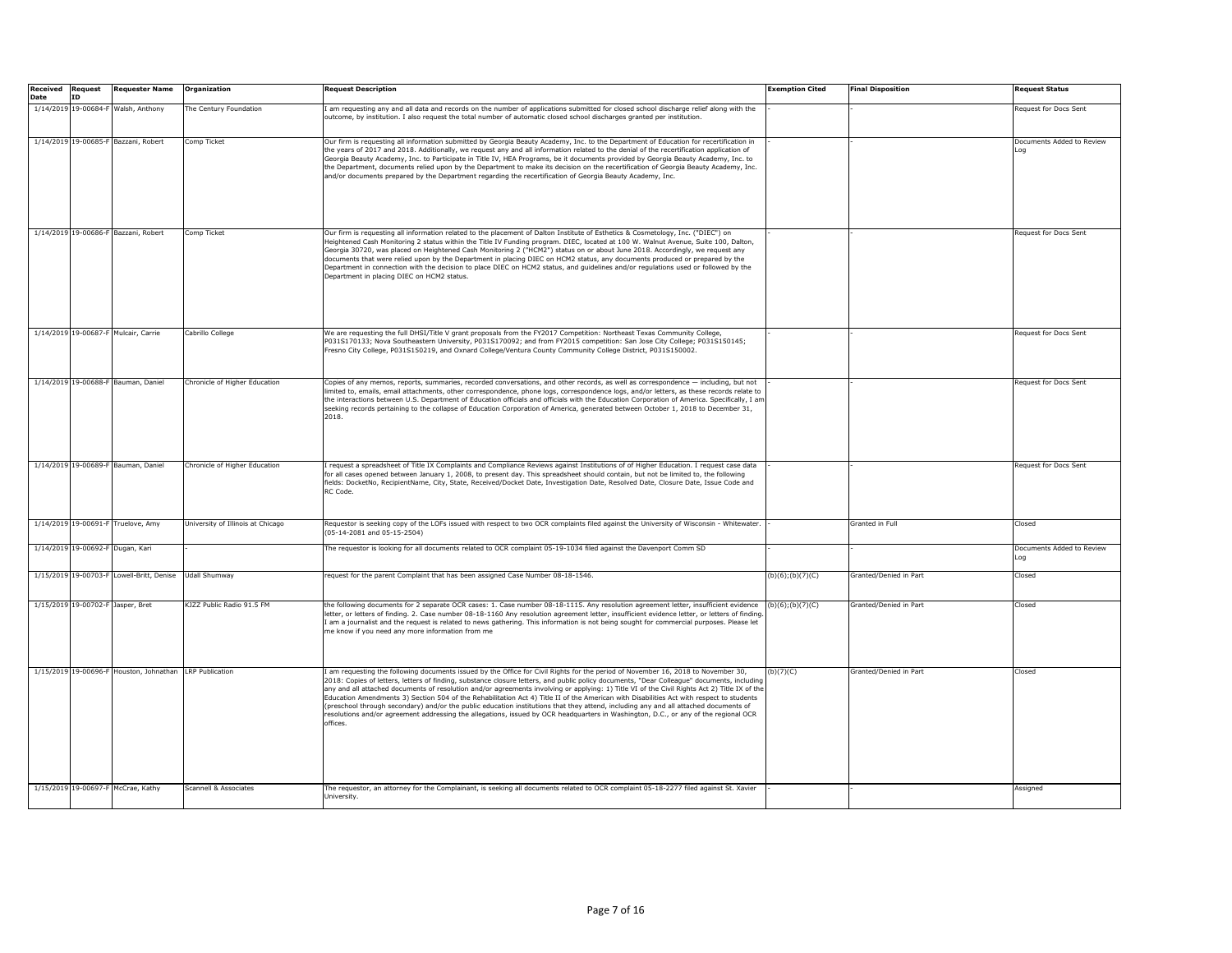| <b>Received Request</b><br>Date | <b>ID</b>                       | <b>Requester Name</b>                                   | Organization                           | <b>Request Description</b>                                                                                                                                                                                                                                                                                                                                                                                                                                                                                                                                                                                                                                                                                                                                                                                                                                                                                                                                                                                                                                                                                                                                                                                                                                                                                                                                                                                                                           | Exemption Cited | <b>Final Disposition</b>          | <b>Request Status</b> |
|---------------------------------|---------------------------------|---------------------------------------------------------|----------------------------------------|------------------------------------------------------------------------------------------------------------------------------------------------------------------------------------------------------------------------------------------------------------------------------------------------------------------------------------------------------------------------------------------------------------------------------------------------------------------------------------------------------------------------------------------------------------------------------------------------------------------------------------------------------------------------------------------------------------------------------------------------------------------------------------------------------------------------------------------------------------------------------------------------------------------------------------------------------------------------------------------------------------------------------------------------------------------------------------------------------------------------------------------------------------------------------------------------------------------------------------------------------------------------------------------------------------------------------------------------------------------------------------------------------------------------------------------------------|-----------------|-----------------------------------|-----------------------|
|                                 |                                 | 1/15/2019 19-00698-F Singh, Nikka                       | <b>MuckRock News</b>                   | 1A. A database of the total cost of sex education resources or funds that are allocated for such education by each high-school and<br>middle school, or by school district going back five vears. 1B. Any and all written documents that include, but are not limited to, policies.<br>procedures, training manuals, talking points and slideshows that include the topic of sexual education within high-schools and middle<br>schools. This includes, but is not limited to, policies on the use of contraception and safe sex. Please limit this request to documents that<br>were generated over the past five years as well as documents, such as policies, that are in effect now. 2A. A database of the total cost of<br>any daycare facilities for student parents by each high-school and middle school, or by school district going back five years. 2B. A<br>description and/or breakdown of the itemized cost of davcare workers in such facilities in each high-school and middle school, or district<br>going back five years. 3. Any and all communications or questions requested from high-schools, middle-schools, or various districts<br>regarding sexual education and childcare facilities for student parents going back five years. 4. Any and all records, reports or<br>documents maintained by the U.S. Department of Education on sexual education and childcare facilities for students going back five<br>years years. |                 | Other Reasons - Not Agency Record | Closed                |
|                                 |                                 | 1/15/2019 19-00699-F Simms, Kevin                       | African American Coaches Association   | The African American Coaches Association would like to know who were the other candidates interviewed for the Head Football Coach<br>Job besides the candidate that was hired name Dana Holgorsen, at the University of Houston in Houston, TX                                                                                                                                                                                                                                                                                                                                                                                                                                                                                                                                                                                                                                                                                                                                                                                                                                                                                                                                                                                                                                                                                                                                                                                                       |                 | Other Reasons - Not Agency Record | Closed                |
|                                 |                                 | 1/16/2019 19-00711-F Street, Charles                    |                                        | 02-15-1048: Copy of all docs provided by the school and any documents generated by OCR.                                                                                                                                                                                                                                                                                                                                                                                                                                                                                                                                                                                                                                                                                                                                                                                                                                                                                                                                                                                                                                                                                                                                                                                                                                                                                                                                                              |                 |                                   | Received              |
|                                 |                                 | 1/16/2019 19-00705-F Houston, Johnathan LRP Publication |                                        | 1) Complete copies of all letters, responses, memoranda or other documents interpreting or applying the Family Education Rights and<br>/rivacy Act (FERPA), concerning elementary, secondary, special education, and vocational students, written and/or issued by the FPCO,<br>for the time period specified above. 2) Complete copies of all letters of finding and substantive closure letters that interpret, apply and/or<br>relate to FERPA, concerning elementary, secondary, special education, and vocational students, written and/or issued by the FPCO, for<br>the time period specified above. PLEASE SEE REQUEST FOR DETAILS                                                                                                                                                                                                                                                                                                                                                                                                                                                                                                                                                                                                                                                                                                                                                                                                           |                 | Other Reasons - Request Withdrawn | Closed                |
|                                 |                                 | 1/16/2019 19-00706-F Woodson, Jasmine                   | Lehigh University                      | At the request of a research faculty member, I am looking for the original version of a letter from the FPCO used in the case study of an (b)(6)<br>article from LRP publications. (I will upload the pdf of that case study so you can see which letter I am referring to. It begins toward the<br>end of page 1 under "Full Text".)                                                                                                                                                                                                                                                                                                                                                                                                                                                                                                                                                                                                                                                                                                                                                                                                                                                                                                                                                                                                                                                                                                                |                 | Granted/Denied in Part            | Closed                |
|                                 |                                 | 1/16/2019 19-00707-F Watral, Caroline                   | Shubin Law                             | We are requesting student demographic and disciplinary outcome data for Penn State University's Title IX disciplinary process (e.g.,<br>sexual misconduct) from 2010 through 2018. More specifically, we are requesting data regarding the student demographic breakdown o<br>complainant and accused as well as disciplinary outcome of the proceeding.                                                                                                                                                                                                                                                                                                                                                                                                                                                                                                                                                                                                                                                                                                                                                                                                                                                                                                                                                                                                                                                                                             |                 | Other Reasons - Not Agency Record | Disposition Accepted  |
|                                 |                                 | 1/16/2019 19-00708-F Azevedo, Kate                      | National Student Legal Defense Network | 1. All documents constituting a notice provided to an institution of higher education pursuant to 34 C.F.R. § 668.84 of the Department<br>beginning a fine proceeding against the institution participating in Title IV Programs. 2. All documents constituting a notice provided to<br>an institution of higher education or third-party servicer pursuant to 34 C.F.R. § 668.84 of the Department beginning a fine proceeding<br>against the servicer contracting with institutions participating in Title IV Programs.                                                                                                                                                                                                                                                                                                                                                                                                                                                                                                                                                                                                                                                                                                                                                                                                                                                                                                                            |                 |                                   | Request for Docs Sent |
|                                 |                                 | 1/16/2019 19-00709-F Hickman, Brett                     | Rhino Sports & Entertainment Services  | Emails, written communication, meeting notes, board minutes, and any other forms of electronic communication involving Winston<br>Salem, Forsyth County Schools from 2017 to current involving a 2017 decision to change the admissions process for The Downtown<br>School kindergarten and pre-k program. Specifically communication to and from Dr. Emory Darrell Walker Dr. Lester-Niles Homan<br>Atashbar Don Jones The School Board School Board members of 2016, 2017, 201 8, and 201 9 I request communication that deals with<br>the decision iteself, interpretations of that decision, discussions about interpretations, communication strategies to make the public<br>aware, and how to inform and educate he public and parents.                                                                                                                                                                                                                                                                                                                                                                                                                                                                                                                                                                                                                                                                                                       |                 | Other Reasons - Not Agency Record | Closed                |
|                                 | 1/17/2019 19-00743-F Ware, Keri | 1/16/2019 19-00710-F Maye, Anna                         | Wilson, Morton & Downs, LLC            | <b>THE SECOND REPORT OF A SECOND FOR A SECOND A SECOND MANUAL MANUAL STATES OF A SECOND STATEM AND SERVED OF A SECOND STATEMENT OF A SECOND MANUAL STATEMENT OF A SECOND MANUAL STATEMENT OF A SECOND MANUAL STATEMENT OF A SECO</b><br>ANDREA VALLEJO, ANDREA MAYE, ANDREA MARKLEY DOB<br>RASMARK JET I am attempting to gain clarity and insight into my families involvement with the fields of aviation,<br>DOB<br>nedical research, nasa, boeing, land ownership, education, wills,trusts, estates, communications, and employment with goverment and<br>non government sectors, as well as anything else that pulls up.<br>Copy of complaint OCR # 04-19-1041                                                                                                                                                                                                                                                                                                                                                                                                                                                                                                                                                                                                                                                                                                                                                                                  |                 | Other Reasons - Not Agency Record | Closed<br>Assigned    |
|                                 |                                 |                                                         |                                        |                                                                                                                                                                                                                                                                                                                                                                                                                                                                                                                                                                                                                                                                                                                                                                                                                                                                                                                                                                                                                                                                                                                                                                                                                                                                                                                                                                                                                                                      |                 |                                   |                       |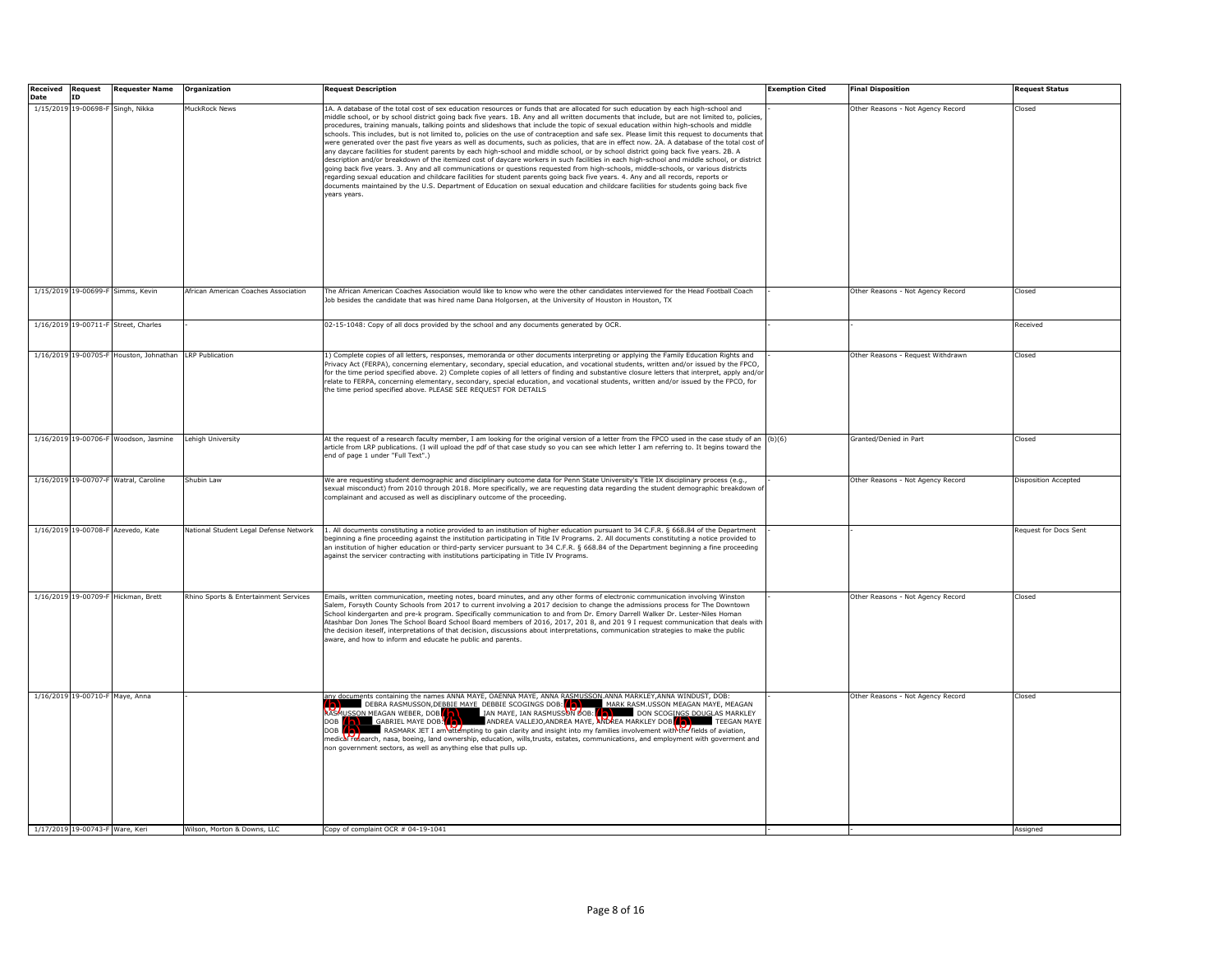| <b>Received Request</b><br>Date | <b>ID</b>                      | <b>Requester Name</b>                                   | Organization                                                                     | <b>Request Description</b>                                                                                                                                                                                                                                                                                                                                                                                                                                                                                                                                                                                                                                                                                                                                                                                                                                            | <b>Exemption Cited</b>    | <b>Final Disposition</b>          | <b>Request Status</b> |
|---------------------------------|--------------------------------|---------------------------------------------------------|----------------------------------------------------------------------------------|-----------------------------------------------------------------------------------------------------------------------------------------------------------------------------------------------------------------------------------------------------------------------------------------------------------------------------------------------------------------------------------------------------------------------------------------------------------------------------------------------------------------------------------------------------------------------------------------------------------------------------------------------------------------------------------------------------------------------------------------------------------------------------------------------------------------------------------------------------------------------|---------------------------|-----------------------------------|-----------------------|
|                                 |                                | 1/17/2019 19-00651-F Khmara, Danyelle                   | Arizona Daily Star                                                               | hereby request any discrimination complaints filed with the Office for Civil Rights against or pertaining to the following Southern<br>Arizona School Districts: Tucson Unified School District, Flowing Wells Unified School District, Amphitheater Public Schools, Sunnyside<br>Unified School District, Vail Unified School District, Sahuarita Unified School District, Marana Unified School District, and Catalina Foothills<br><b>School District</b>                                                                                                                                                                                                                                                                                                                                                                                                          | (b)(4); (b)(6); (b)(7)(C) |                                   | Documents Added       |
|                                 |                                | 1/17/2019 19-00712-F Houston, Johnathan LRP Publication |                                                                                  | This is a Freedom of Information Act request made pursuant to 5 U.S.C § 552, for a 1997 Letter to Stacy Ferguson and a Letter to<br>Sibner, issued by the Family Policy and Compliance Office (FPCO) on March 14, 1994. 1) Complete copies of all letters, responses,<br>memoranda or other documents interpreting or applying the Family Education Rights and Privacy Act (FERPA), concerning elementary,<br>secondary, special education, and vocational students, written and/or issued by the FPCO, for the time period specified above, 2)<br>Complete copies of all letters of finding and substantive closure letters that interpret, apply and/or relate to FERPA, concerning<br>elementary, secondary, special education, and vocational students, written and/or issued by the FPCO, for the time period specified<br>above. PLEASE SEE REQUEST FOR DETAILS | (b)(6)                    | Granted/Denied in Part            | Closed                |
|                                 |                                |                                                         | 1/17/2019 19-00713-F Spangenburg, Cathy Alfred State, SUNY College of Technology | Please send me a copy of the Title III grant proposal from Kilgore College that was awarded a 2017 Title III Strengthening Institutions<br>grant award.                                                                                                                                                                                                                                                                                                                                                                                                                                                                                                                                                                                                                                                                                                               |                           |                                   | Request for Docs Sent |
|                                 |                                | 1/17/2019 19-00714-F Dunn, Laura                        | Fierberg National Law Group                                                      | request a copy of the full case file regarding the complaint, investigation, and resolution of the any and all complaints to the U.S.<br>Department of Education by Atty. Bradley J. Dembs and/or Atty. Karen A. Bower on behalf of their client(s), or by any other attorneys,<br>students, or other individuals, made against Northern Michigan University in Marguette, MI referencing a "Policy Relating to Student Self-<br>Destructive. Behavior" and/or for violation of Title IX of the Education Amendments of 1972 and Title II of the Americans with Disability<br>Act, as well as any and all documents and materials referencing such complaints, investigations, and resolutions.                                                                                                                                                                       |                           |                                   | Request for Docs Sent |
|                                 |                                | 1/17/2019 19-00715-F Cordes, Lindsay                    | Thomas Law Office                                                                | All documents concerning any investigations by the OCR in relation to Morehouse College in Atlanta, GA for alleged Title IX violations for<br>the last ten vears                                                                                                                                                                                                                                                                                                                                                                                                                                                                                                                                                                                                                                                                                                      |                           |                                   | Request for Docs Sent |
|                                 |                                | 1/17/2019 19-00716-F Cordes, Lindsay                    | Thomas Law Office                                                                | All documents concerning any investigations by the OCR in relation to High Point University located in High Point, NC for alleged Title IX<br>violations for the last 10 years.                                                                                                                                                                                                                                                                                                                                                                                                                                                                                                                                                                                                                                                                                       |                           | Other Reasons - Request Withdrawn | Closed                |
|                                 |                                | 1/17/2019 19-00717-F Hackman, Michelle                  | The Wall Street Journal                                                          | A copy of the Program Participation Agreement with the Education Corporation of America immediately rior to the release of its letter of<br>credit in 2017.                                                                                                                                                                                                                                                                                                                                                                                                                                                                                                                                                                                                                                                                                                           |                           |                                   | Request for Docs Sent |
|                                 |                                | 1/18/2019 19-00800-F Ottilie, Robert                    |                                                                                  | See attached.                                                                                                                                                                                                                                                                                                                                                                                                                                                                                                                                                                                                                                                                                                                                                                                                                                                         | (b)(6); (b)(7)(C)         | Granted/Denied in Part            | Closed                |
|                                 |                                | 1/18/2019 19-00718-F Walsh, Anthony                     | The Century Foundation                                                           | I am requesting any and all data and records from the past five years on the number of applications submitted for Borrower Defense<br>relief along with the outcome, by institution.                                                                                                                                                                                                                                                                                                                                                                                                                                                                                                                                                                                                                                                                                  |                           |                                   | Request for Docs Sent |
|                                 | 1/18/2019 19-00719-F St James, | Christopher                                             | Spring Independent School District                                               | Any and all documents related to, regarding, concerning, or about complaint number 06-19-1180 filed with the Office for Civil Rights<br>"OCR") on December 4, 2018, specifically including, but not limited to, the complaint document and any supporting documentation filed<br>by the complainant or the complainant's representative; any and all notes from telephone calls or conferences involving any<br>representative of OCR and the complainant or complainant's representative; correspondence from OCR to the complainant and the<br>response and attachments thereto from the complainant or the complainant's representative; and e-mails drafted and sent by the<br>complainant or the complainant's representative to OCR and any documents attached thereto.                                                                                         |                           |                                   | Request for Docs Sent |
|                                 |                                | 1/18/2019 19-00720-F FitzPatrick, Lauren                | Chicago Sun-Times                                                                | Copies of cases filed through today since September 1, 2011, alleging disability discrimination at the Chicago Public Schools District 299,<br>including but not limited to documents showing the date and nature of each complaint, which school was involved, and the resolution of<br>each one                                                                                                                                                                                                                                                                                                                                                                                                                                                                                                                                                                     |                           |                                   | Request for Docs Sent |
|                                 |                                | 1/18/2019 19-00721-F Houston, Johnathan LRP Publication |                                                                                  | I am requesting the following documents issued by the Office for Civil Rights for the period of December 1, 2018 to December 15, 2018:<br>Copies of letters, letters of finding, substance closure letters, and public policy documents, "Dear Colleague" documents, including any<br>and all attached documents of resolution and/or agreements involving or applying: 1) Title VI of the Civil Rights Act 2) Title IX of the<br>Education Amendments 3) Section 504 of the Rehabilitation Act 4) Title II of the American with Disabilities Act with respect to students<br>(preschool through secondary) and/or the public education institutions that they attend, including any and all attached documents of<br>resolutions and/or agreement addressing the allegations, issued by OCR headquarters in Washington, D.C., or any of the regional OCR<br>offices  |                           |                                   | Request for Docs Sent |
|                                 |                                | 1/18/2019 19-00722-F Fish, Joshua                       | New London Public Schools                                                        | Meeting minutes from two meetings 12/18/18 and 1/16/19 typed by Timothy Enos. The meeting was between Tommy Thompson and<br>myself                                                                                                                                                                                                                                                                                                                                                                                                                                                                                                                                                                                                                                                                                                                                    |                           | Other Reasons - Not Agency Record | Closed                |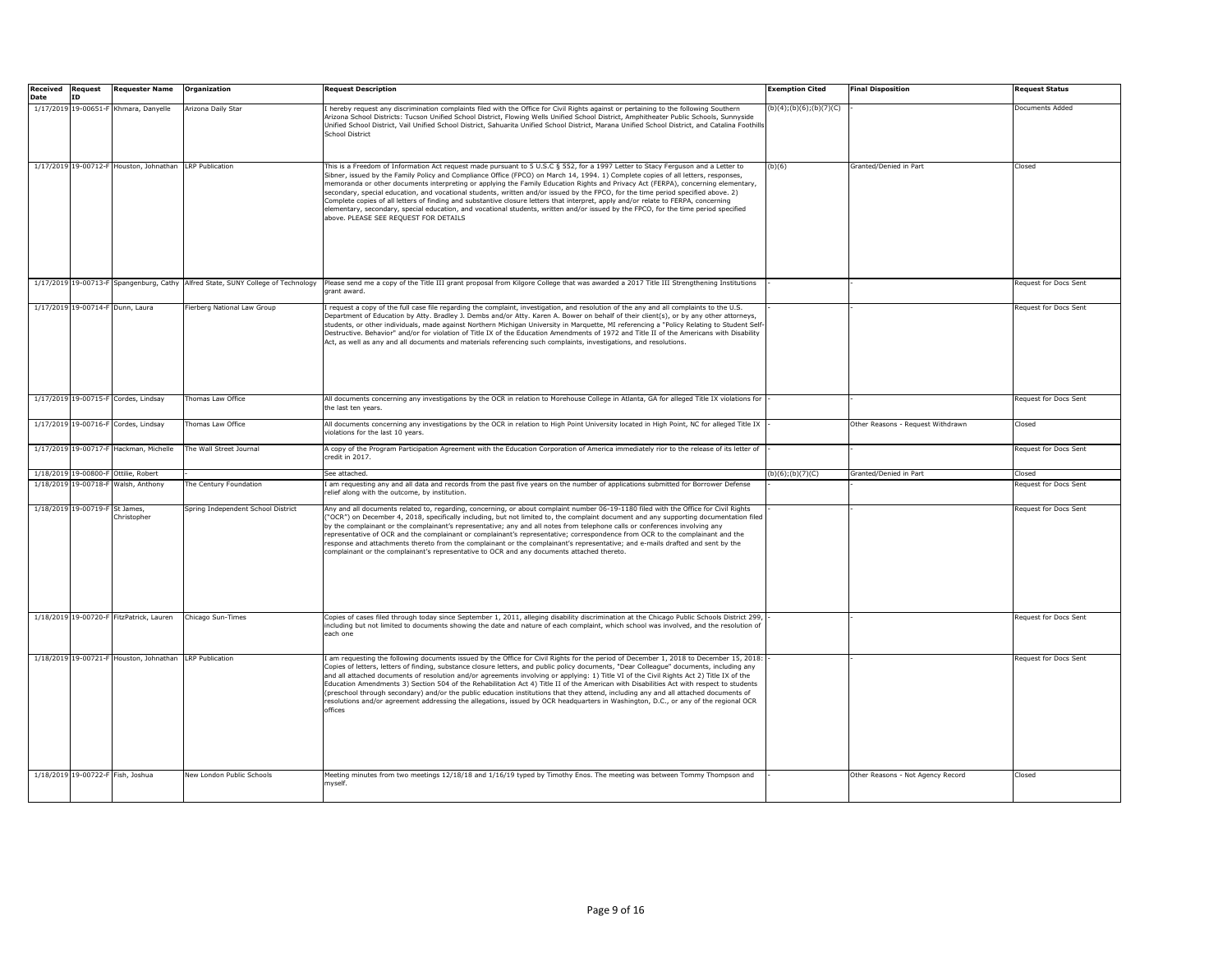| Received | <b>Request</b>                   | <b>Requester Name</b>                                   | Organization                              | <b>Request Description</b>                                                                                                                                                                                                                                                                                                                                                                                                                                                                                                                                                                                                                                                                                  | <b>Exemption Cited</b> | <b>Final Disposition</b>                            | <b>Request Status</b>           |
|----------|----------------------------------|---------------------------------------------------------|-------------------------------------------|-------------------------------------------------------------------------------------------------------------------------------------------------------------------------------------------------------------------------------------------------------------------------------------------------------------------------------------------------------------------------------------------------------------------------------------------------------------------------------------------------------------------------------------------------------------------------------------------------------------------------------------------------------------------------------------------------------------|------------------------|-----------------------------------------------------|---------------------------------|
| Date     | TD.                              |                                                         |                                           |                                                                                                                                                                                                                                                                                                                                                                                                                                                                                                                                                                                                                                                                                                             |                        |                                                     |                                 |
|          |                                  | 1/22/2019 19-00741-F Cordes, Lindsay                    | Thomas Law Office                         | 1. All documents concerning any investigations by the OCR in relation to the University of Evansville, located in Evansville, IN for alleged<br>Title IX violations for the last ten years. 2. All documents concerning any investigations by the OCR in relation to the Western Kentucky<br>Jniversity located in Bowling Green, KY for alleged Title IX violations for the last ten years. 3. All documents concerning any<br>nvestigations by the OCR in relation to the University of Kentucky located in Lexington, KY for alleged Title IX violations for the last ten<br>vears.                                                                                                                      |                        |                                                     | On Hold-Need Info/Clarification |
|          |                                  | 1/22/2019 19-00749-F Roach, Thomas                      | Roach, Caudill & Gunn LLP                 | Copy of the complaint - Complaint # 04-19-1033.                                                                                                                                                                                                                                                                                                                                                                                                                                                                                                                                                                                                                                                             |                        |                                                     | Documents Added to Review       |
|          |                                  | 1/22/2019 19-00740-F Kelher Castle, Mary                | German Burnette and Associates PC         | the complete file pertaining to the OCR Complaint filed by the Complainant, $\left(\sqrt{\phantom{a}}\right)$ , on February 20, 2018. This request includes any $\left(\frac{b}{c}\right)(5)(b)(7)(C)$                                                                                                                                                                                                                                                                                                                                                                                                                                                                                                      |                        | Denied in Full                                      | Closed                          |
|          |                                  |                                                         |                                           | related documents, notes, and correspondence in the case number referenced above.                                                                                                                                                                                                                                                                                                                                                                                                                                                                                                                                                                                                                           |                        |                                                     |                                 |
|          |                                  | 1/22/2019 19-00723-F Cordes, Lindsay                    | Thomas Law Office                         | All documents concerning any investigations by the OCR in relation to the University of Evansville, located in Evansville, IN for alleged<br>Title IX violations for the last ten years.                                                                                                                                                                                                                                                                                                                                                                                                                                                                                                                    |                        | Other Reasons - Duplicate Request                   | Closed                          |
|          |                                  | 1/22/2019 19-00724-F Evers, Austin                      | American Oversight                        | 1. Records sufficient to identify all employees who entered into a position at the agency as "political appointees" since the date the<br>search was conducted for FOIA request number 18-00530-F (the "Relevant Date")] and the title or position of each employee (to the<br>extent that such individuals have held multiple titles or positions since the Relevant Date, identify each title or position). For purposes of<br>this request, please consider any employee in a PAS position, a presidentially-appointed position, a non-career SES position, a Schedule<br>C position, or any administratively-determined position to be a "political appointee." PLEASE SEE DOCUMENT RECORDS FOR DETAILS |                        |                                                     | Request for Docs Sent           |
|          |                                  | 1/22/2019 19-00725-F Lamon, Madeleine                   | The Daily Pennsylvanian                   | I'm hoping to receive information concerning the active Title IX sexual assault investigation involving the University of Pennsylvania.<br>According to available records, it was filed Feb. 6, 2018 and has docket number 03-18-2098.                                                                                                                                                                                                                                                                                                                                                                                                                                                                      |                        | Other Reasons - Records not Reasonably<br>Described | Disposition Accepted            |
|          | 1/22/2019 19-00726-F Scott, Cary |                                                         | Cary's Attorney Service & Investigations  | Office of Civil Rights (Denver Office/Region 8) Case Number 08-12-2039. Request is for ALL public documents, and copies of any non-<br>bublic documents with Personally Identifiable Information redacted out to allow for release.                                                                                                                                                                                                                                                                                                                                                                                                                                                                         |                        |                                                     | Request for Docs Sent           |
|          |                                  | 1/22/2019 19-00727-F Houston, Johnathan LRP Publication |                                           | I am requesting the following documents issued by the Office of State Support for the period of December 1, 2018 to December 31,<br>2018. I request copies of correspondence between OSS staff and state and local officials, advocacy groups, attorneys, or other<br>stakeholders, including letters, emails, public policy documents, and "Dear Colleague" documents, that answer a question about<br>ompliance with all titles of the Elementary and Secondary Education Act, including Title IX Education for the Homeless.                                                                                                                                                                             |                        |                                                     | Request for Docs Sent           |
|          |                                  | 1/22/2019 19-00728-F Melley, Rebecca                    | Hangley Aronchick Segal Pudlin & Schiller | 1. All grant applications submitted by DRNY in connection with any of the programs listed above or any other program administered<br>through the Department of Education during the period from January 1, 2013 through the present. 2. Documents reflecting all grants<br>nade to DRNY in connection with any of the programs listed above or any other program administered through the Department of<br>Education during the period from January 1, 2013 through the present. PLEASE SEE DOCUMENT RECORDS FOR DETAILS                                                                                                                                                                                    |                        |                                                     | Request for Docs Sent           |
|          |                                  | 1/22/2019 19-00729-F Gerecci Meyler,<br><b>Aelisa</b>   | Bond Schoeneck and King                   | 'Any FOIA requests about Hartwick College related to Request No. 18-02147-F"                                                                                                                                                                                                                                                                                                                                                                                                                                                                                                                                                                                                                                | (b)(6)                 | Granted/Denied in Part                              | Closed                          |
|          |                                  | 1/22/2019 19-00730-F Khouri, Lauren                     | Correia & Puth, PLLC                      | 1) All documents related to OCR Complaint No. 03-17-2090, and 2) All complaints, resolution letters or agreements, and findings<br>nvolving Manor College (formally called Manor Junior College) and sex or gender based harassment, violence, bullying or other forms of<br>nisconduct, from January 1, 2014 to the present.                                                                                                                                                                                                                                                                                                                                                                               |                        |                                                     | erfected                        |
|          |                                  | 1/22/2019 19-00731-F Khouri, Lauren                     | Correia & Puth, PLLC                      | All complaints, resolution letters or agreements, and findings involving Manor College (formally called Manor Junior College) and sex or<br>gender based harassment, violence, bullying or other forms of misconduct, from January 1, 2014 to the present.                                                                                                                                                                                                                                                                                                                                                                                                                                                  |                        | Other Reasons - Duplicate Request                   | Closed                          |
|          |                                  | 1/23/2019 19-00745-F Spear, Ashley                      | Charter One                               | a copy of the Complaint (08-19-1014)                                                                                                                                                                                                                                                                                                                                                                                                                                                                                                                                                                                                                                                                        |                        |                                                     | Assigned                        |
|          |                                  | 1/23/2019 19-00742-F Tabachnick, Sam                    | Denver Post                               | s and recommendations relating to complaints of discrimination and retaliation filed on behalf of                                                                                                                                                                                                                                                                                                                                                                                                                                                                                                                                                                                                           | (b)(6); (b)(7)(C)      | Granted/Denied in Part                              | Closed                          |
|          |                                  |                                                         |                                           | The complaint numbers are: 8-17-1005 and 8-17-1138                                                                                                                                                                                                                                                                                                                                                                                                                                                                                                                                                                                                                                                          |                        |                                                     |                                 |
|          |                                  | 1/23/2019 19-00732-F Green, Tamu                        | Scientific Research (SR1)                 | request that a full grant copy of the following documents (or documents containing the following information) be provided to me of<br>CFDA Number: 84.422B Program Type: Discretionary/Competitive Grants Also Known As: American History and Civics National Activities<br>Grants from 2017 and 2018. PR Award #: U422B170027 PR Award #: U422B170065 PR Award #: U422B170039                                                                                                                                                                                                                                                                                                                              |                        |                                                     | Request for Docs Sent           |
|          |                                  | 1/23/2019 19-00733-F Whittle, Kenneth                   | <b>MuckRock News</b>                      | Any and all information, documents, list of participants, and memorandum, regarding the April 1998 meeting between US Secretary of<br>State for Education, Richard Riley and Malta's Minister of Education and National Culture, Evarist Bartolo, as well as any and all<br>information regarding the participant in the meeting, Dr. Joseph Mifsud, (Head of Department of Primary Education, Faculty of<br>Education, University of Malta).                                                                                                                                                                                                                                                               |                        | Other Reasons - No Records                          | Closed                          |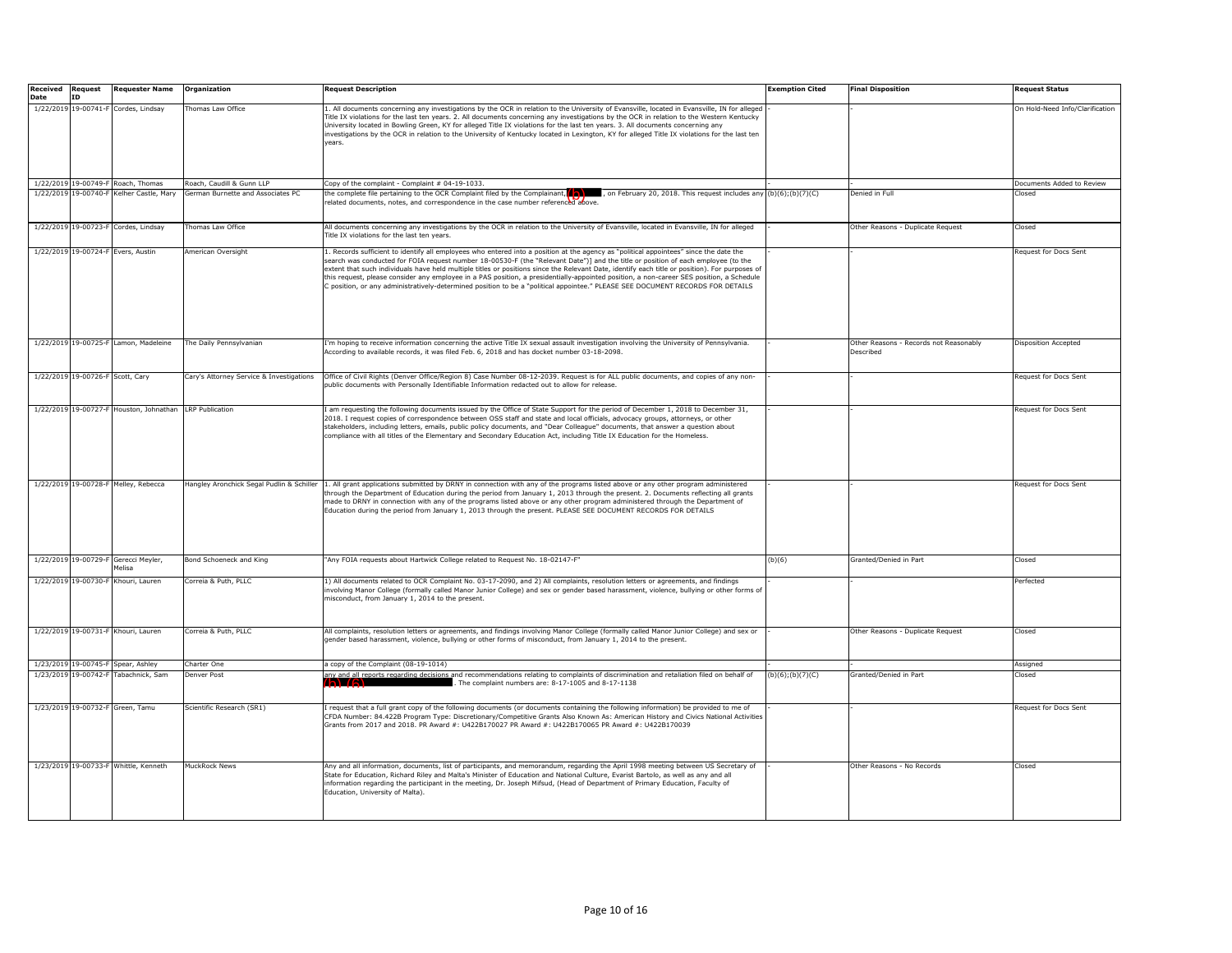| <b>Received</b> | <b>Request</b>                   | <b>Requester Name</b>                                     | Organization                                       | <b>Request Description</b>                                                                                                                                                                                                                                                                                                                                                                                                                                                                                                                                                                                                                                                                                   | Exemption Cited   | <b>Final Disposition</b>               | <b>Request Status</b>        |
|-----------------|----------------------------------|-----------------------------------------------------------|----------------------------------------------------|--------------------------------------------------------------------------------------------------------------------------------------------------------------------------------------------------------------------------------------------------------------------------------------------------------------------------------------------------------------------------------------------------------------------------------------------------------------------------------------------------------------------------------------------------------------------------------------------------------------------------------------------------------------------------------------------------------------|-------------------|----------------------------------------|------------------------------|
| <b>Date</b>     | ID                               |                                                           |                                                    |                                                                                                                                                                                                                                                                                                                                                                                                                                                                                                                                                                                                                                                                                                              |                   |                                        |                              |
|                 |                                  | 1/23/2019 19-00734-F Axon, Rachel                         | <b>USA Today</b>                                   | Comments received in response to ED-2018-OCR-0064 Nondiscrimination on the Basis of Sex in Education Programs or Activities<br>Receiving Federal Financial Assistance, published in the Federal Register on Nov. 29, 2018 (document no. 2018-25314) between the<br>date of publication and today's date. Amended to: Comments received in response to ED-2018-OCR-0064 Nondiscrimination on the<br>Basis of Sex in Education Programs or Activities Receiving Federal Financial Assistance, published in the Federal Register on Nov. 29,<br>2018 (document no. 2018-25314) between the date of publication and January 29, 2019.                                                                            |                   |                                        | Request for Docs Sent        |
|                 |                                  |                                                           |                                                    |                                                                                                                                                                                                                                                                                                                                                                                                                                                                                                                                                                                                                                                                                                              |                   |                                        |                              |
|                 |                                  | 1/23/2019 19-00735-F Lewis, Maria                         | Pennsylvania State University                      | A data report of all OCR discipline complaints filed against elementary/secondary institutions, filed under any statutory basis (Title VI,<br>Title IX, etc.), that were resolved between October 1, 2008 and December 31, 2018 (FY09 to FY18) that would include: $\cdot$ the case<br>docket; · the recipient/district name; · the complaint receipt, resolution, and closure dates; · the specific basis of the allegation (African<br>American, Learning Disability, Female, etc.); · the issue description (discipline); · the resolution descriptions per allegation (untimely,<br>insufficient evidence, etc.); · and the overall case disposition (dismissal, closure with agreement, etc.).          |                   |                                        | Request for Docs Sent        |
|                 |                                  | 1/23/2019 19-00736-F Cordes, Lindsay                      | Thomas Law Office                                  | All documents concerning any investigations by the OCR in relation to the University of Kentucky located in Lexington, KY for alleged<br>Title IX violations for the last ten years.                                                                                                                                                                                                                                                                                                                                                                                                                                                                                                                         |                   | Other Reasons - Duplicate Request      | Closed                       |
|                 |                                  | 1/23/2019 19-00737-F Cordes, Lindsay                      | Thomas Law Office                                  | All documents concerning any investigations by the OCR in relation to the Western Kentucky University located in Bowling Green, KY for<br>alleged Title IX violations for the last ten vears.                                                                                                                                                                                                                                                                                                                                                                                                                                                                                                                |                   | Other Reasons - Duplicate Request      | Closed                       |
|                 |                                  | 1/23/2019 19-00738-F Lee, Josephine                       | Legal Aid Foundation of Los Angeles                | We are requesting a copy of the following regarding all campuses of Wilfred Academy of Hair and Beauty Culture, Washington School of<br>Secretaries, and American Business .Inst.itute (hereinafter collectively referred to as "College"), including but not limited to the<br>American Business Institute campuses located at 1835 S LA CIENEGA BLVD Los Angeles, CA 90035, dated between January 1986 and<br>December 31, 1999. Please provide all records evidencing, regarding or relating to the following: 1. Program reviews, findings, and<br>communications between the Department of Education ("DOE") and College regarding such reviews or findings; PLEASE SEE DOCUMENT<br>RECORDS FOR DETAILS |                   |                                        | Request for Docs Sent        |
|                 |                                  | 1/23/2019 19-00739-F Mayfield, Adrienne                   |                                                    | I am requesting all public documents related to two open investigations into Regent University in Virginia Beach, Va. These investigations<br>are being done by the U.S. DOE Office of Civil Rights. Both were opened on October 30, 2018. The type of discrimination listed are: Title<br>IX - Retaliation Title IX - Sexual Harassment                                                                                                                                                                                                                                                                                                                                                                     |                   |                                        | Request for Docs Sent        |
|                 |                                  | 1/24/2019 19-00619-F Dial, Tijwana                        |                                                    | Request Created                                                                                                                                                                                                                                                                                                                                                                                                                                                                                                                                                                                                                                                                                              |                   | Other Reasons - Records not Reasonably | Closed                       |
|                 |                                  | 1/24/2019 19-00754-F Landis, Kathleen                     | Drummond Woodsum                                   | MSAD 17 - OXFORD HILLS SD, 01-19-1091. Request copy of complain filed by the complainant.                                                                                                                                                                                                                                                                                                                                                                                                                                                                                                                                                                                                                    | (b)(6); (b)(7)(C) | Granted/Denied in Part                 | Closed                       |
|                 |                                  | 1/24/2019 19-00744-F Doolan, Devin                        | University of Maryland-Office of General<br>ounsel | The Complaint (DOE/OCR No. 03-19-2014) filed with DOE/OCR by $\Box$ alleging discrimination by the University of Maryland, and (b)(6);(b)(7)(C)<br>all supporting documents, and all documents maintained in the DOB/OCR files pertaining to the Complaint.                                                                                                                                                                                                                                                                                                                                                                                                                                                  |                   | Granted/Denied in Part                 | Disposition Accepted         |
|                 |                                  | 1/24/2019 19-00746-F Taylor, Kyra                         | Legal Services Center of Harvard Law<br>chool      | 1) Correspondence between the Department of Education and Dream Center Education Holdings, including any of its directors or<br>officers, pertaining to DCEH's "ownership position" in the Art Institutes, South University, and Argosy University schools from May 1,<br>2018 to the present; 2) Correspondence between the Department of Education and Dream Center Education Holdings, including any of<br>its directors or officers, pertaining to DCEH's sale of Art Institute and South University schools to Education Principle Foundation from<br>May 1, 2018 to the present; and PLEASE SEE DOCUMENT RECORDS FOR DETAILS                                                                           |                   |                                        | Request for Docs Sent        |
|                 | 1/24/2019 19-00747-F Mac Fallon, | Jacqueline                                                |                                                    | Program abstracts and grant applications for all current grantees of the following: Asian American and Native American Pacific Islander-<br>serving Institutions Program - Parts A Part F; Developing Hispanic Serving Institutions Program; and Predominantly Black Institutions<br>Competitive Grant Program and Formula Grants Program.                                                                                                                                                                                                                                                                                                                                                                   |                   |                                        | <b>Request for Docs Sent</b> |
|                 |                                  | 1/24/2019 19-00748-F Howes, Melissa                       | Mark Steyn Enterprises (US) Inc.                   | Please provide all documents regarding College Loan Corporation (California), College Loan Corporation (Nevada) and its principal Cary<br>Katz. In particular, we seek any reports/ investigations related to predatory student lending practices or other misuses of federal studen<br>loan funds.                                                                                                                                                                                                                                                                                                                                                                                                          |                   |                                        | Request for Docs Sent        |
|                 |                                  | 1/25/2019 19-00755-F Holdsworth, Timothy Elarbee Thompson |                                                    | Copies of documents related to complaint filed against Taylor County School District, Georgia, on or about May 3, 2018.                                                                                                                                                                                                                                                                                                                                                                                                                                                                                                                                                                                      |                   |                                        | Assigned                     |
|                 |                                  | 1/25/2019 19-00762-F Coperhaven, Tracy                    | Coperhaven Katch Kitchen and Kolpitke              | a copy of the complaint (08-18-1099)                                                                                                                                                                                                                                                                                                                                                                                                                                                                                                                                                                                                                                                                         |                   |                                        | Assigned                     |
|                 |                                  | 1/25/2019 19-00750-F MacDougall, Ian                      | ProPublica                                         | 1. A copy of any email between (to/from/cc/bcc) then DOE Chief Operating Officer of Federal Student Aid A. Wayne Johnson and any<br>email address ending in the domain @mckinsey.com. 2. A copy of any email sent to (including cc/bcc) or from Dr. Johnson that contain<br>the term "McKinsey." 3. Any calendars maintained - between June 1, 2017, and October 31, 2017 - by then DOE Chief Operating<br>Officer of Federal Student Aid A. Wayne Johnson or by an assistant on his behalf. PLEASE SEE DOCUMENT RECORDS FOR DETAILS                                                                                                                                                                         |                   |                                        | Request for Docs Sent        |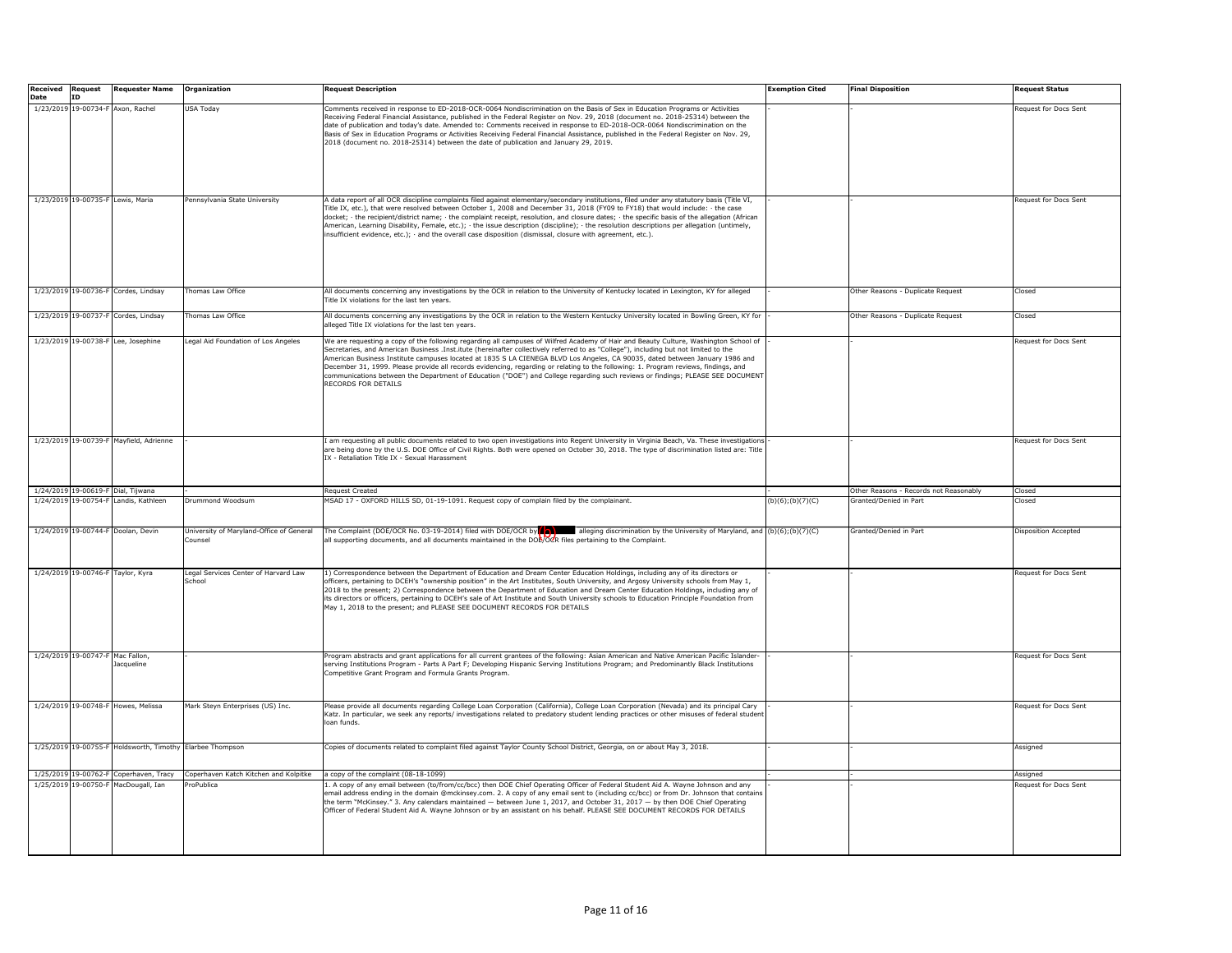| <b>Received Request</b> |                                   | <b>Requester Name</b>                          | Organization                        | <b>Request Description</b>                                                                                                                                                                                                                                                                                                                                                                                                                                                                                                                                                                                                                                                                                                                                                                                                                                                                                                            | <b>Exemption Cited</b> | <b>Final Disposition</b> | Request Status               |
|-------------------------|-----------------------------------|------------------------------------------------|-------------------------------------|---------------------------------------------------------------------------------------------------------------------------------------------------------------------------------------------------------------------------------------------------------------------------------------------------------------------------------------------------------------------------------------------------------------------------------------------------------------------------------------------------------------------------------------------------------------------------------------------------------------------------------------------------------------------------------------------------------------------------------------------------------------------------------------------------------------------------------------------------------------------------------------------------------------------------------------|------------------------|--------------------------|------------------------------|
| <b>Date</b>             | TD                                |                                                |                                     |                                                                                                                                                                                                                                                                                                                                                                                                                                                                                                                                                                                                                                                                                                                                                                                                                                                                                                                                       |                        |                          |                              |
|                         |                                   | 1/25/2019 19-00751-F Clark, R. Yvette          | Southern New Hampshire University   | A copy of the following documents be provided to me: any underlying complaints, files, notes, or other written information that sheds<br>ight on the nature of the specific concerns which underlie the Directed Investigation notice received by Southern New Hampshire<br>University from the Office of Civil Rights dated November 28, 2018.                                                                                                                                                                                                                                                                                                                                                                                                                                                                                                                                                                                       |                        | Denied in Full           | Closed                       |
|                         |                                   |                                                |                                     |                                                                                                                                                                                                                                                                                                                                                                                                                                                                                                                                                                                                                                                                                                                                                                                                                                                                                                                                       |                        |                          |                              |
|                         |                                   | 1/25/2019 19-00752-F Franczkowski,<br>Marcella | MD State Department of Education    | (a) any complaints received by OSEP regarding the Maryland Procedural Safeguards Notice (Revised July 2017) in the past 12 months;<br>and (b) any policies or procedures that guide OSEP when working with states to respond to stakeholder concerns.                                                                                                                                                                                                                                                                                                                                                                                                                                                                                                                                                                                                                                                                                 | (b)(6)                 | Granted/Denied in Part   | Closed                       |
|                         |                                   | 1/25/2019 19-00753-F Walsh, Anthony            | The Century Foundation              | I am requesting the most recent compliance audit and audited financial statement submitted by the following colleges: -Altierus College<br>Argosy University, Art Institute campuses, South University -Ashford University -Community Care College, Clary Sage College, and<br>Oklahoma Technical College -Grand Canyon University (GCU) -Herzing University -Independence University, Stevens-Henager College,<br>CollegeAmerica, and California College San Diego -Keiser University and Everglades University -Kendall College -Northcentral University<br>Purdue University Global (PUG) -Remington Colleges -School of Visual Arts -Sunstate Academy -Ultimate Medical Academy -Westminster<br>Choir College -Savannah College of Art and Design -Pittsburgh Technical College (formerly Institute), in Pennsylvania -American<br>Academy of Art -Florida National University -National American University -National University |                        |                          | Request for Docs Sent        |
|                         |                                   | 1/28/2019 19-00776-F Phelps, Bradford          | Arkansas State University System    | Copy of the complaint for 06-19-2050 - Arkansas State University System - Main Campus.                                                                                                                                                                                                                                                                                                                                                                                                                                                                                                                                                                                                                                                                                                                                                                                                                                                |                        |                          | Assianed                     |
|                         |                                   | 1/28/2019 19-00763-F Robertson, Paul           | Tohono O'odham Community College    | a copy of that charge.                                                                                                                                                                                                                                                                                                                                                                                                                                                                                                                                                                                                                                                                                                                                                                                                                                                                                                                |                        |                          | Assigned                     |
| 1/28/2019               | 19-00801-                         | McPhillips, Deidre                             | U.S. News & World Report            | Copy of the complaint, resolution letter and any agreement for the following OCR case nos.: 09181131; 09181091; 09171684;                                                                                                                                                                                                                                                                                                                                                                                                                                                                                                                                                                                                                                                                                                                                                                                                             |                        |                          | Assigned                     |
|                         |                                   | 1/28/2019 19-00756-F Lee, Josephine            | Legal Aid Foundation of Los Angeles | We are requesting a copy of the following regarding Wilfred Academy of Hair and Beauty Culture, Washington School of Secretaries, and<br>American Business Institute, collectively referred to hereinafter as the "College" : Any documents and any other written or printed<br>material evidencing, relating to, or commenting upon any and all program reviews, investigations, inguiries, audits, inspections, findings,<br>administrative actions, or other determinations from January 1, 1986 to December 31, 1999, regarding or relating to violations of local,<br>state or federal law, regulations or guidelines by the College, including violations or complaints involving false reporting of student<br>graduation or program completion status.                                                                                                                                                                        |                        |                          | Request for Docs Sent        |
|                         |                                   | 1/28/2019 19-00757-F Marquez, George           |                                     | I am also requesting a FOIA for all communication from Oct. 15 to present 1/23/2019 from NPU staff, NPU attorneys and OCR staff that<br>has not been previously released due to an "open complaint." It may be sent by email. Not for commercial use, please do not send<br>duplicates of anything previously requested by any member of my family. To include Notice of any areas the OCR found of adverse<br>actions/policies in the course of their investigation like a resolution agreement or referal to DOJ. Also any statements made by staff.                                                                                                                                                                                                                                                                                                                                                                                |                        |                          | On Hold-Other                |
|                         | 1/28/2019 19-00758-F Karlin, Rick |                                                | Times Union                         | A complaint filed in 2018 with the Department of Education's Office of Civil Rights in New York City regarding charges of a Title IX and/or<br>sexual harassment complaint in the Albany High School in the Albany City School District in Albany, NY. In addition to the complaint,<br>please send all records on file with your agency related to this case, including but not limited to emails, correspondence, notes, reports<br>or other written or recorded materials.                                                                                                                                                                                                                                                                                                                                                                                                                                                         |                        |                          | Request for Docs Sent        |
|                         |                                   | 1/28/2019 19-00759-F Willard, Johnnie          |                                     | As part of its settlement with DeVry University, starting today, the FTC will mail 173,000 refund checks worth more than \$49 million to<br>some students who attended the school between 2008 and 2015. Under the FTC settlement, DeVry provided debt and loan forgiveness<br>to some students. I am requesting any information pertaining to this case.                                                                                                                                                                                                                                                                                                                                                                                                                                                                                                                                                                             |                        |                          | Request for Docs Sent        |
|                         |                                   | 1/28/2019 19-00760-F Love, Matthew             | San Jose State University           | I would like to receive the grant application packages from the Office of Special Education and Rehabilitative Services (OESERS)<br>84.325K: Personnel Prenaration in Special Education. Farly Intervention, and Related Services that have been awarded in the last two<br>years. My request is only for the significance of the project, quality of project services, quality of project evaluation, and project<br>assurances portions of the applications and appendices of each awarded application. This request is not for any budget or personal<br>information provided in the awarded applications.                                                                                                                                                                                                                                                                                                                         |                        |                          | Request for Docs Sent        |
|                         |                                   | 1/29/2019 19-00802-F Dooley, Cathleen          | Udall Shumwav                       | a copy of the complaint (08-19-1075 Vail)                                                                                                                                                                                                                                                                                                                                                                                                                                                                                                                                                                                                                                                                                                                                                                                                                                                                                             |                        |                          | Assigned                     |
|                         |                                   | 1/29/2019 19-00761-F Kehler Castle, Mary       | German Burnette and Associates PC   | the complete file pertaining to OCR Case No. 08-18-1254. It was filed by the Complainant on February 20, 2018.                                                                                                                                                                                                                                                                                                                                                                                                                                                                                                                                                                                                                                                                                                                                                                                                                        |                        |                          | Assianed                     |
|                         |                                   | 1/29/2019 19-00764-F Blanchette, Jeremy        |                                     | I am requesting information in regards to Guarantee agencies, Lenders, and Collection Agencies that are contracted and sub-contracted<br>through the Department of Education. I am wanting to know how many times that contractors such as quarantee agencies, lenders and<br>collection agencies have been under investigation by anyone from the Department of Education and the Inspector General's office for<br>the Department of Education for violation of Federal Regulations within the last 5 years. PLEASE SEE DOCUMENT RECORDS FOR<br><b>DETAILS</b>                                                                                                                                                                                                                                                                                                                                                                      |                        |                          | <b>Request for Docs Sent</b> |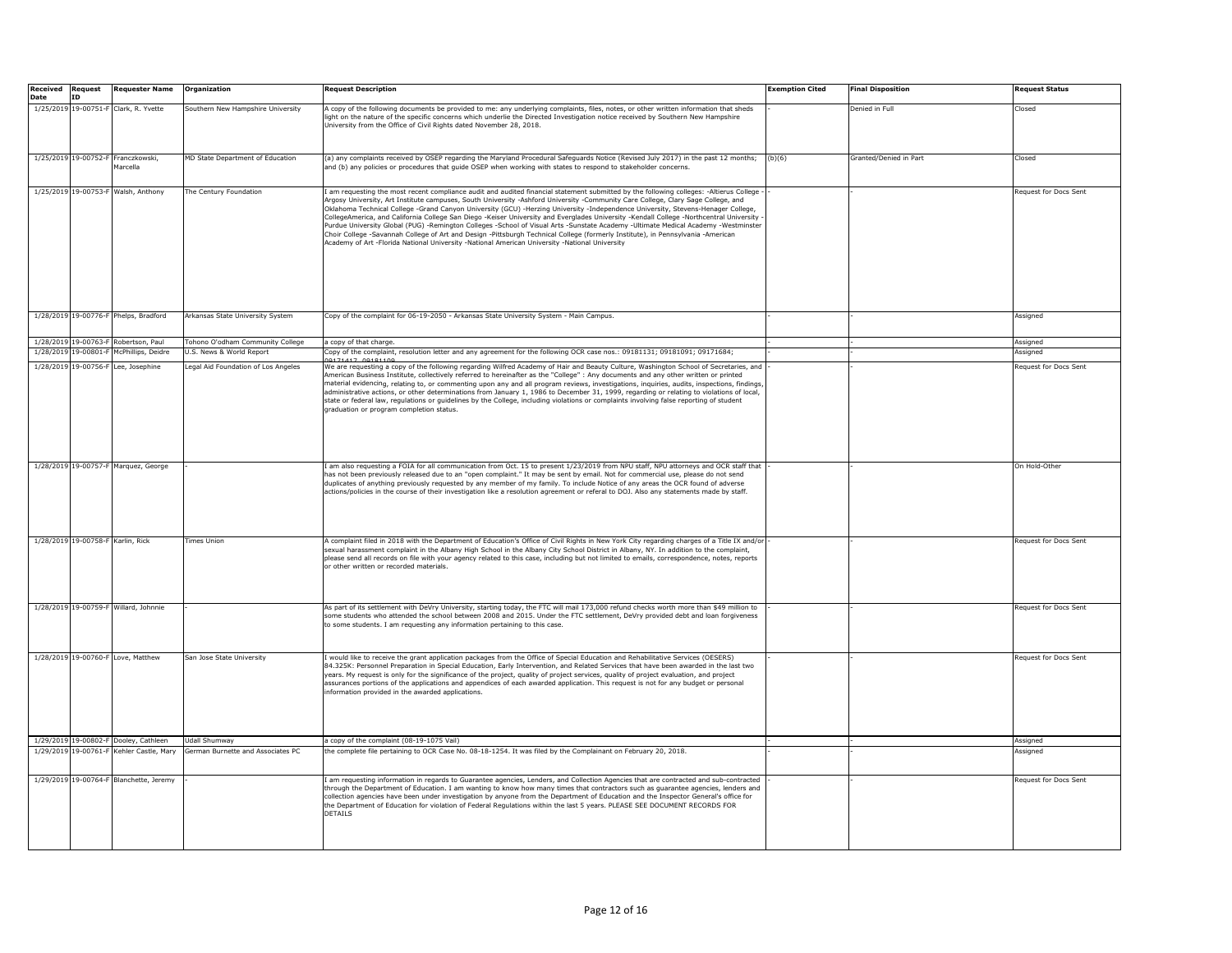| <b>Received</b> | <b>Request</b>                   | <b>Requester Name</b>                                   | Organization                         | Request Description                                                                                                                             | Exemption Cited | <b>Final Disposition</b>                       | <b>Request Status</b>        |
|-----------------|----------------------------------|---------------------------------------------------------|--------------------------------------|-------------------------------------------------------------------------------------------------------------------------------------------------|-----------------|------------------------------------------------|------------------------------|
| <b>Date</b>     | <b>ID</b>                        |                                                         |                                      |                                                                                                                                                 |                 |                                                |                              |
|                 |                                  | 1/29/2019 19-00765-F Stratford, Michael                 | Politico                             | request records showing all Education Department Office of Inspector General investigations that were closed between August 22,                 |                 |                                                | Request for Docs Sent        |
|                 |                                  |                                                         |                                      | 2018 and the date that this request is processed. Please read this request to include the following fields for each closed investigation:       |                 |                                                |                              |
|                 |                                  |                                                         |                                      | office, case type, case number, title, case workflow status, closed date, investigative case type, and focus areas.                             |                 |                                                |                              |
|                 |                                  |                                                         |                                      |                                                                                                                                                 |                 |                                                |                              |
|                 |                                  |                                                         |                                      |                                                                                                                                                 |                 |                                                |                              |
|                 |                                  |                                                         |                                      |                                                                                                                                                 |                 |                                                |                              |
|                 |                                  |                                                         |                                      |                                                                                                                                                 |                 |                                                |                              |
|                 |                                  | 1/29/2019 19-00766-F Houston, Johnathan LRP Publication |                                      | The following documents issued by the Family Policy and Compliance Office (FPCO) for the period of December 1, 2018 to December 31              |                 |                                                | Documents Added to Review    |
|                 |                                  |                                                         |                                      | 2018. 1) Complete copies of all letters, responses, memoranda or other documents interpreting or applying the Family Education Rights           |                 |                                                | Log                          |
|                 |                                  |                                                         |                                      | and Privacy Act (FERPA), concerning elementary, secondary, special education, and vocational students, written and/or issued by the             |                 |                                                |                              |
|                 |                                  |                                                         |                                      | FPCO, for the time period specified above. PLEASE SEE DOCUMENT RECORDS FOR DETAILS                                                              |                 |                                                |                              |
|                 |                                  |                                                         |                                      |                                                                                                                                                 |                 |                                                |                              |
|                 |                                  |                                                         |                                      |                                                                                                                                                 |                 |                                                |                              |
|                 |                                  |                                                         |                                      |                                                                                                                                                 |                 |                                                |                              |
|                 |                                  |                                                         |                                      |                                                                                                                                                 |                 |                                                |                              |
|                 |                                  |                                                         |                                      |                                                                                                                                                 |                 |                                                |                              |
|                 |                                  | 1/29/2019 19-00767-F Abello, Justin                     | Cooley LLP                           | . Copies of any attachments or other documents or submissions relating to the University's conversion from proprietary to nonprofit or          |                 |                                                | Request for Docs Sent        |
|                 |                                  |                                                         |                                      | public status filed with or sent to the Department by Kaplan University (the "University") or Purdue University ("Purdue") or Purdue            |                 |                                                |                              |
|                 |                                  |                                                         |                                      | Global University ("Purdue Global") between September 1, 2017 and the present. PLEASE SEE DOCUMENT RECORDS FOR DETAILS                          |                 |                                                |                              |
|                 |                                  |                                                         |                                      |                                                                                                                                                 |                 |                                                |                              |
|                 |                                  |                                                         |                                      |                                                                                                                                                 |                 |                                                |                              |
|                 |                                  |                                                         |                                      |                                                                                                                                                 |                 |                                                |                              |
| 1/29/2019       |                                  | 19-00768-F Tucker, Samuel                               | Georgia College and State University | would like the Baldwin County Police Records on all reported sexual assaults from students at Georgia College and State University.             |                 |                                                | Request for Docs Sent        |
|                 |                                  |                                                         |                                      |                                                                                                                                                 |                 |                                                |                              |
|                 |                                  | 1/29/2019 19-00769-F Mason, Megan                       | Hogan Lovells US LLP                 | Copies of all records that pertain to the Office for Civil Rights' investigation(s) or other review(s) of the University of Hawai'i and/or the  |                 |                                                | <b>Request for Docs Sent</b> |
|                 |                                  |                                                         |                                      | Jniversity of Hawai'i Foundation (collectively, the "University") for alleged violation of Title VI2 due to tuition waivers and/or scholarships |                 |                                                |                              |
|                 |                                  |                                                         |                                      | for Native Hawai'ian students, in-state tuition rates for out-of-state Native Hawai'ian students, and/or other forms of financial aid for       |                 |                                                |                              |
|                 |                                  |                                                         |                                      | Native Hawai'ian students. The scope of this request is January 1, 2002 to present. PLEASE SEE DOCUMENT RECORDS FOR DETAILS                     |                 |                                                |                              |
|                 |                                  |                                                         |                                      |                                                                                                                                                 |                 |                                                |                              |
|                 |                                  |                                                         |                                      |                                                                                                                                                 |                 |                                                |                              |
|                 |                                  |                                                         |                                      |                                                                                                                                                 |                 |                                                |                              |
|                 |                                  |                                                         |                                      |                                                                                                                                                 |                 |                                                |                              |
|                 |                                  | 1/29/2019 19-00770-F King, Connor                       | Georgia College and State University | I would like any and all correspondence and disclosures from Georgia College & State University in Milledgeville, Georgia, regarding the        |                 | Other Reasons - No Records                     | Closed                       |
|                 |                                  |                                                         |                                      | Clery Act over the last five years (since 2014).                                                                                                |                 |                                                |                              |
|                 |                                  |                                                         |                                      |                                                                                                                                                 |                 |                                                |                              |
|                 |                                  | 1/29/2019 19-00771-F Lewis, Tamara                      |                                      | request all records -- including memos, emails, budget documents, hiring memos, powerpoints, instructions or proposals to                       |                 |                                                | Request for Docs Sent        |
|                 |                                  |                                                         |                                      | contractors, talking points -- regarding the criteria for, and the timing and content of (1) OCR's data quality reviews of CRDC data; (2)       |                 |                                                |                              |
|                 |                                  |                                                         |                                      | OCR's work with school districts to review and improve restraint and seclusion data submitted as part of the CRDC; (3) OCR's provision          |                 |                                                |                              |
|                 |                                  |                                                         |                                      | of technical assistance to schools on data quality. I also request all records regarding who (including contractors, regional staff, or staff   |                 |                                                |                              |
|                 |                                  |                                                         |                                      | rom other operating components or agencies) has been, is, or will be (1) working on the CRDC data quality reviews (including any                |                 |                                                |                              |
|                 |                                  |                                                         |                                      | contractors); (2) working directly with school districts to review and improve restraint and seclusion data submitted as part of the CRDC       |                 |                                                |                              |
|                 |                                  |                                                         |                                      | and (3) providing technical assistance on data quality.                                                                                         |                 |                                                |                              |
|                 |                                  |                                                         |                                      |                                                                                                                                                 |                 |                                                |                              |
|                 |                                  |                                                         |                                      |                                                                                                                                                 |                 |                                                |                              |
|                 |                                  |                                                         |                                      |                                                                                                                                                 |                 |                                                |                              |
|                 |                                  |                                                         |                                      |                                                                                                                                                 |                 |                                                |                              |
|                 |                                  |                                                         |                                      |                                                                                                                                                 |                 |                                                |                              |
|                 |                                  |                                                         |                                      |                                                                                                                                                 |                 |                                                |                              |
|                 |                                  |                                                         |                                      |                                                                                                                                                 |                 |                                                |                              |
|                 |                                  |                                                         |                                      |                                                                                                                                                 |                 |                                                |                              |
|                 |                                  | 1/29/2019 19-00772-F Lewis, Tamara                      |                                      | Any instructions to employees or contractors on how to sort, code, categorize, or summarize comments received in response to the                |                 |                                                | Request for Docs Sent        |
|                 |                                  |                                                         |                                      | Title IX NPRM. • Any records showing how employees or contractors have used (or have been instructed to use) the deduplication,                 |                 |                                                |                              |
|                 |                                  |                                                         |                                      | categorization and customization functions of the Federal Docket Management System (FDMS) functions in reviewing comments received              |                 |                                                |                              |
|                 |                                  |                                                         |                                      | n response to the Title IX NPRM. PLEASE SEE DOCUMENT RECORDS FOR DETAILS                                                                        |                 |                                                |                              |
|                 |                                  |                                                         |                                      |                                                                                                                                                 |                 |                                                |                              |
|                 |                                  |                                                         |                                      |                                                                                                                                                 |                 |                                                |                              |
|                 |                                  |                                                         |                                      |                                                                                                                                                 |                 |                                                |                              |
|                 | 1/29/2019 19-00773-F Burke, Jane |                                                         | Hodgson Russ LLP                     | All financial statements for years (or financial periods starting or ending within the years) 2018, 2017, 2016, 2015, 2014, 2013, 2012,         |                 |                                                | Request for Docs Sent        |
|                 |                                  |                                                         |                                      | 2011, 2010, and 2009, submitted to the Dept. of Education in connection with the PELL grant program by UTA MESIVTA OF KIRYAS                    |                 |                                                |                              |
|                 |                                  |                                                         |                                      | JOEL, 9 NICKLESBURGH RD UNIT 312 MONROE, NY 10950-2169 DUNS NO. 171305605. All financial statements for years (or financial                     |                 |                                                |                              |
|                 |                                  |                                                         |                                      | periods starting or ending within the years) 2018, 2017, 2016, 2015, 2014, 2013, 2012, 2011, 2010, and 2009, submitted to the Dept.             |                 |                                                |                              |
|                 |                                  |                                                         |                                      | of Education in connection with the PELL grant program by UNITED TALMUDICAL SEMINARY, 45 C WILLIAMSBURG ST. WEST                                |                 |                                                |                              |
|                 |                                  |                                                         |                                      | BROOKLYN, NY 11211-7984 DUNS NO. 068298181.                                                                                                     |                 |                                                |                              |
|                 |                                  |                                                         |                                      |                                                                                                                                                 |                 |                                                |                              |
|                 |                                  |                                                         |                                      |                                                                                                                                                 |                 |                                                |                              |
|                 |                                  |                                                         |                                      |                                                                                                                                                 |                 |                                                |                              |
|                 |                                  |                                                         |                                      |                                                                                                                                                 |                 |                                                |                              |
|                 |                                  |                                                         |                                      |                                                                                                                                                 |                 |                                                |                              |
|                 |                                  |                                                         |                                      |                                                                                                                                                 |                 |                                                |                              |
|                 |                                  | 1/29/2019 19-00774-F Hackman, Michelle                  | The Wall Street Journal              | Any emails, memos or other documents produced by the White House Initiative on Asian Americans and Pacific Islanders containing the             |                 |                                                | <b>Request for Docs Sent</b> |
|                 |                                  |                                                         |                                      | words "Harvard," "Yale," "affirmative action" or "fair admissions."                                                                             |                 |                                                |                              |
|                 |                                  |                                                         |                                      |                                                                                                                                                 |                 |                                                |                              |
|                 |                                  |                                                         |                                      |                                                                                                                                                 |                 |                                                |                              |
|                 |                                  | 1/29/2019 19-00775-F Neal, Tiffany                      | HANDS in Autism, Dept of Psychiatry, | A copy of the funded grant - Evaluation of Structured Methods in Language Education (SMiLE): A Program Combining Literacy and                   |                 |                                                | Documents Added to Review    |
|                 |                                  |                                                         | <b>IUSM</b>                          | anguage Development for K-5 Students with Significant Cognitive Disabilities in NYC's District 75 - as an example of how to clearly             |                 |                                                | Loq                          |
|                 |                                  |                                                         |                                      | rrticulate the research-practice partnership, study design and methodology, objectivity of the research institution and other applicable        |                 |                                                |                              |
|                 |                                  |                                                         |                                      | facets necessary for this funding opportunity.                                                                                                  |                 |                                                |                              |
|                 |                                  |                                                         |                                      |                                                                                                                                                 |                 |                                                |                              |
|                 |                                  |                                                         |                                      |                                                                                                                                                 |                 |                                                |                              |
|                 |                                  |                                                         |                                      |                                                                                                                                                 |                 |                                                |                              |
|                 |                                  | 1/30/2019 19-00792-F Alcala, Michelle                   | Powell & Leon, LLP                   | Copy of the complaint for 06-18-1573 - Eanes ISD                                                                                                |                 | (b)(6);(b)(7)(A);(b)(7)(Granted/Denied in Part | Closed                       |
|                 | 1/30/2019 19-00803-F Dude, W.    |                                                         | Anderson Dude & Lebel                | a copy of the actual complaint (08-19-1140)                                                                                                     |                 |                                                | Assianed                     |
|                 |                                  |                                                         |                                      |                                                                                                                                                 |                 |                                                |                              |
| 1/30/2019       |                                  | 19-00793-F Sims, Trevin                                 |                                      | opy of the complaint for OCR case no. 09-18-1344                                                                                                |                 | (b)(6);(b)(7)(A);(b)(7)(Granted/Denied in Part | Closed                       |
|                 |                                  | $1/30/2019$ 19-00777-F $(h)$ $(R)$                      |                                      | would like to requesting the Educational file for A Rayden Moore La Mesa Spring Valley School District (in san diego,Ca)                        |                 | Other Reasons - Not Agency Record              | Closed                       |
|                 |                                  |                                                         |                                      |                                                                                                                                                 |                 |                                                |                              |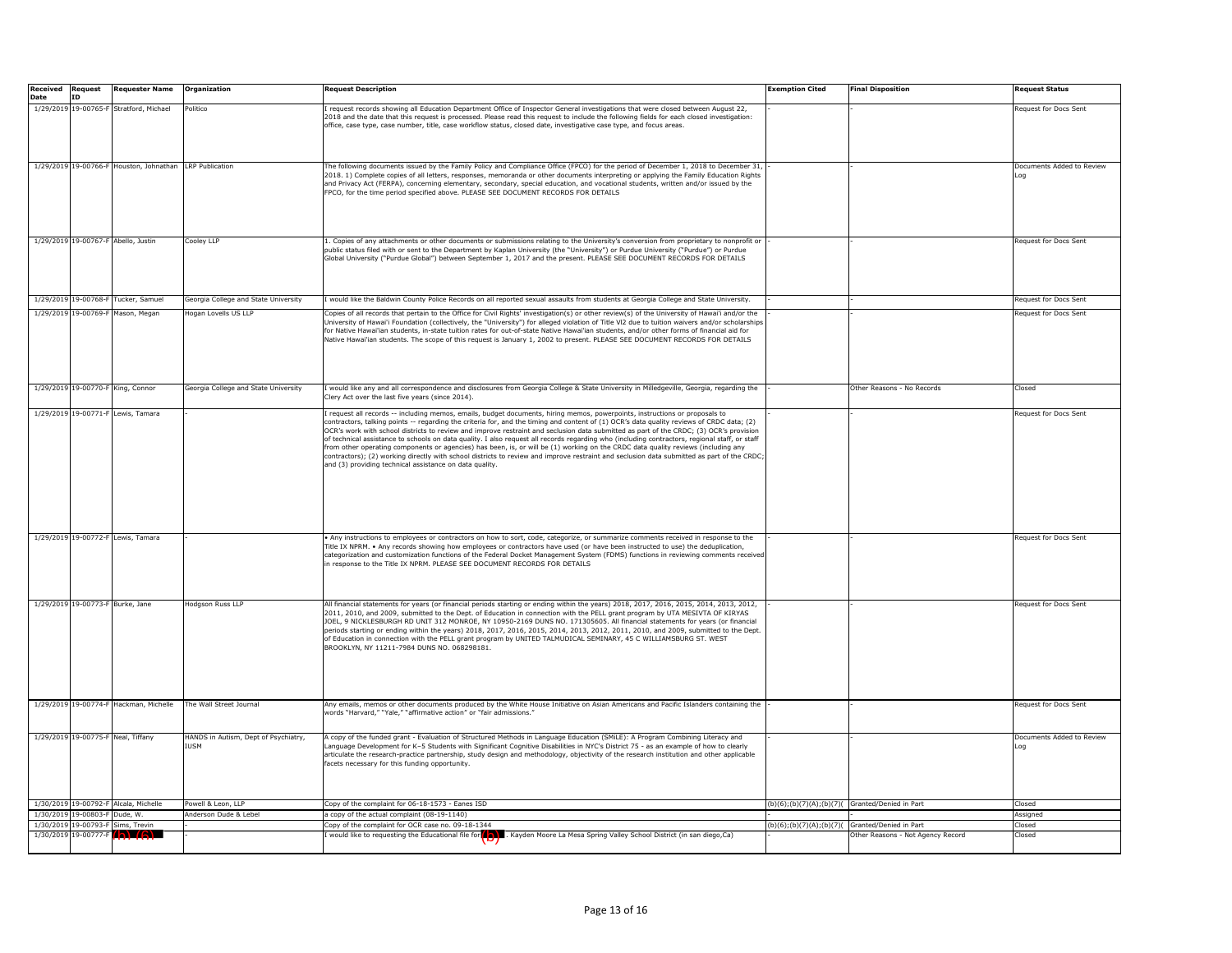| <b>Received Request</b><br>Date | ID | <b>Requester Name</b>                          | Organization                  | <b>Request Description</b>                                                                                                                                                                                                                                                                                                                                                                                                                                                                                                                                                                                                                                                                                                                                                                                                                                                                                               | <b>Exemption Cited</b> | <b>Final Disposition</b>          | <b>Request Status</b> |
|---------------------------------|----|------------------------------------------------|-------------------------------|--------------------------------------------------------------------------------------------------------------------------------------------------------------------------------------------------------------------------------------------------------------------------------------------------------------------------------------------------------------------------------------------------------------------------------------------------------------------------------------------------------------------------------------------------------------------------------------------------------------------------------------------------------------------------------------------------------------------------------------------------------------------------------------------------------------------------------------------------------------------------------------------------------------------------|------------------------|-----------------------------------|-----------------------|
|                                 |    | 1/30/2019 19-00778-F Collier, Chris            |                               | A statistical breakdown of students in Georgia Public Schools that haven't received their mandatory vaccinations. Also: Any known<br>outbreaks that have occurred due to this issue?                                                                                                                                                                                                                                                                                                                                                                                                                                                                                                                                                                                                                                                                                                                                     |                        | Other Reasons - Not Agency Record | Closed                |
|                                 |    | 1/30/2019 19-00779-F Garhart-Smith, Eden       |                               | Mystic Valley Regional Charter School in Malden, Mass recently purchased a house at 680K as that is public record. I am looking for any<br>recent board meetings they had that discusses this recent purchase.                                                                                                                                                                                                                                                                                                                                                                                                                                                                                                                                                                                                                                                                                                           |                        | Other Reasons - Not Agency Record | Closed                |
|                                 |    | 1/30/2019 19-00780-F Evers, Austin             | American Oversight            | All records reflecting costs reimbursed or paid directly by your agency for any reimbursable expenses attributable to any political<br>appointee. Payments or reimbursements include any payments associated with travel (including the travel of any staff or security detail<br>assigned to a political appointee), long-term housing, the cost of government transportation, individual airfare for government<br>employees and/or their spouses, lodging, meals, per diem payments, rental vehicles, overtime payments, payments made via<br>government-issued charge cards or travel cards, or any other reimbursable expenses. "Political appointee" should be understood as any<br>person who is a Presidential Appointee with Senate Confirmation (PAS), a Presidential Appointee (PA), a Non-career SES, or a Schedule<br>employee GS-13 or higher. American Oversight seeks all records from December 21, 2018 |                        |                                   | Request for Docs Sent |
|                                 |    | 1/30/2019 19-00781-F Gallogly, Rebecca         |                               | Please send me all the documents pertaining to Case #06-17-2184. I do not need any of the documentation I sent regarding this case. I<br>only need the documentation generated by other parties -- i.e., letters and emails sent to me by ED OCR, communications between ED<br>OCR and other parties, and any relevant transcripts. I do not need the criminal trespass documentation I sent OCR for this case. If it<br>was sent or received between other parties, any documentation indicating those as attachments is fine. I do not need or want the<br>documents themselves. Where possible please do not unnecessarily duplicate files, and send them as text-searchable PDFs. Please send<br>them to me in chronological order.                                                                                                                                                                                  |                        |                                   | Request for Docs Sent |
|                                 |    | 1/30/2019 19-00782-F Strignano, Barbara        |                               | I have looked online and found various but not actual grades on Alexandra Ocasio-Cortez from Boston College. I am requesting her<br>complete transcripts to see the grades she received. I read that she did graduate Cum Laude but nowhere are her actual grades.                                                                                                                                                                                                                                                                                                                                                                                                                                                                                                                                                                                                                                                       |                        | Other Reasons - Not Agency Record | Closed                |
|                                 |    | 1/30/2019 19-00783-F Abello, Justin            | Cooley LLP                    | 1. Copies of the preacquisition review application, change of ownership application, and any attachments or other documents or<br>submissions filed with or sent to the Department by Center for Excellence in Higher Education (the "Center"), relating to the Center's<br>conversion from proprietary to nonprofit status. PLEASE SEE DOCUMENT RECORDS FOR DETAILS                                                                                                                                                                                                                                                                                                                                                                                                                                                                                                                                                     |                        |                                   | Request for Docs Sent |
|                                 |    | 1/30/2019 19-00784-F Carey, Consquilla         | Baltimore City Public Schools | would like to request all emails that include my name in the body of the email from the email addresses that are listed below. My name<br>s Consquilla Carey. I am also referred to at work by Ms.Carey, Mrs.Carey, CC, Ms.C and Mrs.C. Key words would be Culinary Arts,<br>Consumer Sciences, and Family and Consumer Sciences . I need emails from Sept 1, 2018 - January 30, 2019. My phone number is 443-<br>938-0799. Name Email Tamika Daniels tdaniels01@bcps.k12.md.us William Allen wallen@bcps.k12.md.us Maria Quiamboa<br>mquiambao@bcps.k12.md.us Rosemarie Cortel racortel@bcps.k12.md.us Lance Jackson Idjackson@bcps.k12.md.us LaShonda<br>Washington Ihwashington@bcps.k12.md.us                                                                                                                                                                                                                        |                        | Other Reasons - Not Agency Record | Closed                |
|                                 |    | 1/30/2019 19-00785-F Norris Coates.<br>Barbara | Barbara Norris Coates Inc.    | 4 funded grant proposals under FY18 Student Support Services program: Troy University, P042A150247; American River College,<br>P042A150995; American River College, P042A150982; Lake Land College, P042A150575.                                                                                                                                                                                                                                                                                                                                                                                                                                                                                                                                                                                                                                                                                                         |                        |                                   | Request for Docs Sent |
|                                 |    | 1/30/2019 19-00786-F Banks, Miya               |                               | would like to obtain the records of Georgia College & State University's number of students who received mandatory immunizations, as<br>well as the number of students who are unvaccinated. I would like the records from 2015 through 2018. If the data from 2018 is not yet<br>available, I would like the data from 2017.                                                                                                                                                                                                                                                                                                                                                                                                                                                                                                                                                                                            |                        | Other Reasons - Not Agency Record | Closed                |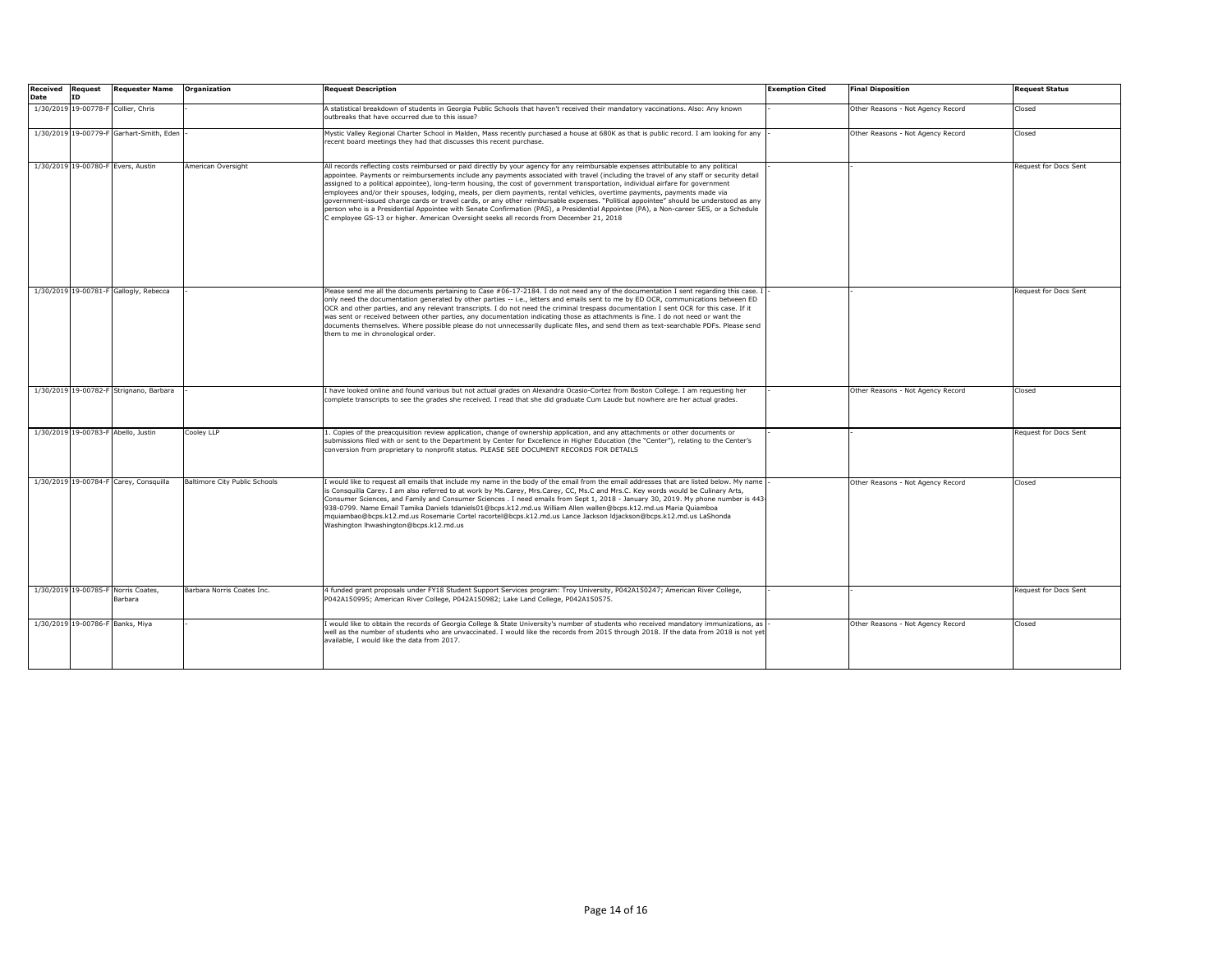| <b>Received Request</b> |    | <b>Requester Name</b>                               | Organization                                     | <b>Request Description</b>                                                                                                                                                                                                                                                                                                                                                                                                                                                                                                                                                                                                                                                                                                                                                                                                                                                                                                                                                                                                                                                                                                                                                                                                                                                                                                                                                                                                                                                                                                                                                                               | Exemption Cited | <b>Final Disposition</b>          | <b>Request Status</b>        |
|-------------------------|----|-----------------------------------------------------|--------------------------------------------------|----------------------------------------------------------------------------------------------------------------------------------------------------------------------------------------------------------------------------------------------------------------------------------------------------------------------------------------------------------------------------------------------------------------------------------------------------------------------------------------------------------------------------------------------------------------------------------------------------------------------------------------------------------------------------------------------------------------------------------------------------------------------------------------------------------------------------------------------------------------------------------------------------------------------------------------------------------------------------------------------------------------------------------------------------------------------------------------------------------------------------------------------------------------------------------------------------------------------------------------------------------------------------------------------------------------------------------------------------------------------------------------------------------------------------------------------------------------------------------------------------------------------------------------------------------------------------------------------------------|-----------------|-----------------------------------|------------------------------|
| <b>Date</b>             | ID | 1/30/2019 19-00787-F Sekulow, Jordan                | American Center for Law & Justice                | For purposes of this Request, and unless otherwise indicated, the timeframe of records requested herein is January 1, 2012, through the<br>date of receipt of this Request. Pursuant to FOIA, 5 U.S.C. § 552, the ACLJ hereby requests that the FDA produce the following records:<br>I. All records prepared, generated, forwarded, transmitted, sent, shared, saved, received, or reviewed by any ED official or employee<br>that concern or in any way discuss the grant award entitled "Efficacy ofMindUP on Pre-Kindergarteners' Development of Social-Emotion<br>Leaming Competencies and Academic Skills," grant award number is R305Al80374, including but not limited to all information,<br>documents, or other such material reviewed in connection with the application for and granting of the award, and including but not<br>limited to any text messages, any record located on backup tapes, archives, any other recovery, backup, storage or retrieval system, ED<br>electronic mail or message accounts, non-ED electronic mail or message accounts, personal electronic mail or message accounts, ED<br>servers, or non-ED servers, and personal servers, as well as any electronic mail or message carbon copied to agency account recipients,<br>any electronic mail or message carbon copied to non-agency account recipients, any electronic mail or message forwarded to agency<br>account recipients, any electronic mail or message forwarded to non-agency account recipients, and attachments to any electronic mail<br>or message. PLEASE SEE DOCUMENT RECORDS FOR DETAILS |                 |                                   | Request for Docs Sent        |
|                         |    | 1/30/2019 19-00788-F Wermund, Benjamin Politico Pro |                                                  | Copies of all available information on investigations OCR opened into allegations of discrimination against men under Title IX at colleges,<br>universities and K12 schools since Jan. 1, 2017, including: . Copies of the complaints or letters containing complaints sent to OCR .<br>Copies of any letters OCR sent to complainants notifying them of an investigation . Copies of any letters of findings OCR reached in such<br>investigations . Copies of any agreements with schools resulting from such investigations                                                                                                                                                                                                                                                                                                                                                                                                                                                                                                                                                                                                                                                                                                                                                                                                                                                                                                                                                                                                                                                                           |                 |                                   | <b>Request for Docs Sent</b> |
|                         |    | 1/30/2019 19-00789-F Nichols, Brandon               |                                                  | A copy of the MSAP (Magnet School Assistance Program) Award from 2018 for Grantee Northwest Suburban School District #6078<br>entitled "I Be" STEAMING ahead for success!".                                                                                                                                                                                                                                                                                                                                                                                                                                                                                                                                                                                                                                                                                                                                                                                                                                                                                                                                                                                                                                                                                                                                                                                                                                                                                                                                                                                                                              |                 | Other Reasons - Request Withdrawn | Closed                       |
|                         |    | 1/30/2019 19-00790-F Hupka, Sasha                   | Pipe Dream                                       | I write to request access to and a copy of (1) any and all resolution letters and resolution agreements regarding any civil rights cases<br>filed against The State University of New York at Plattsburgh with the U.S. Department of Education's Office of Civil Rights on or around<br>May 30, 2017; and (2) any and all resolution letters and resolution agreements regarding any civil rights cases filed against The State<br>University of New York College of Environmental Science and Forestry with the U.S. Department of Education's Office of Civil Rights on<br>or around Nov. 10, 2015. If your agency does not maintain these public records, please let me know who does and include the proper<br>custodian's name and address.                                                                                                                                                                                                                                                                                                                                                                                                                                                                                                                                                                                                                                                                                                                                                                                                                                                        |                 |                                   | Request for Docs Sent        |
|                         |    | 1/31/2019 19-00811-F Wardell, Holly                 | Eichelbaum Wardell Hansen Powell &<br>Mehl, P.C. | Copy of the complaint for 06-19-1239 - Driscoll Independent School District.                                                                                                                                                                                                                                                                                                                                                                                                                                                                                                                                                                                                                                                                                                                                                                                                                                                                                                                                                                                                                                                                                                                                                                                                                                                                                                                                                                                                                                                                                                                             |                 |                                   | Assigned                     |
|                         |    | 1/31/2019 19-00812-F Coresh, Michael                |                                                  | Indiana University Bloomington Athletic financial documents. A list of expenditures by the Athletic Department as well as the revenues<br>gained by the Athletic Department                                                                                                                                                                                                                                                                                                                                                                                                                                                                                                                                                                                                                                                                                                                                                                                                                                                                                                                                                                                                                                                                                                                                                                                                                                                                                                                                                                                                                              |                 | Other Reasons - Not Agency Record | Closed                       |
|                         |    | 1/31/2019 19-00791-F Eichele, Christopher           |                                                  | Requester is seeking copies of monitoring documents referencing resolution agreement #11-18-2169.                                                                                                                                                                                                                                                                                                                                                                                                                                                                                                                                                                                                                                                                                                                                                                                                                                                                                                                                                                                                                                                                                                                                                                                                                                                                                                                                                                                                                                                                                                        |                 |                                   | Received                     |
|                         |    | 1/31/2019 19-00794-F Korte, Gregory                 | <b>USA Todav</b>                                 | . Any statistical reports from the FedLoan Servicing System and/or the National Student Loan Data System detailing requests for student<br>loan forbearance or deferrals, including data on (1) dates of request and decision; (2) loan servicing companies; (3) amount of principal<br>and interest forgiven; (4) status of the request (approved, denied or pending); and (5) reason for forbearance and deferral. • If no<br>statistical reports are available, please provide raw, loan-level data for all loans where forbearance or deferral have been requested,<br>excluding any personally identifiable information.                                                                                                                                                                                                                                                                                                                                                                                                                                                                                                                                                                                                                                                                                                                                                                                                                                                                                                                                                                            |                 |                                   | Request for Docs Sent        |
|                         |    | 1/31/2019 19-00795-F Kessler, Sarah                 | Medium                                           | . Please provide a copy of any OCR complaints involving allegation(s) of a violation of Title IX against Merced Union High School District<br>between January 1, 2010 and today that involve sexual harassment, sexual assault, sexual violence regardless if such a complaint was<br>opened for investigation by OCR. • For each complaint above opened for investigation, please provide the letter of any investigative<br>determinations by OCR (i.e., insufficient evidence determination, non-compliance determination, or mixed determination). • For each<br>complaint above, please provide any resolution agreement regardless of whether such agreement was entered into prior to the<br>conclusion of the investigation or upon a finding of non-compliance.                                                                                                                                                                                                                                                                                                                                                                                                                                                                                                                                                                                                                                                                                                                                                                                                                                 |                 | Other Reasons - No Records        | Closed                       |
|                         |    | 1/31/2019 19-00796-F Franke, Katherine              | Columbia University                              | a. Records or communications related to the number of vouchers issued by the program since the program's inception and the amount<br>issued annually to each voucher recipient. b. Records or communications related to the number of vouchers utilized by recipients since<br>the program's inception and their respective individual annual amounts. c. Records or communications related to demographic<br>information of students who have received an Opportunity Scholarship voucher annually since the program's inception. PLEASE SEE<br>DOCUMENT RECORDS FOR DETAILS                                                                                                                                                                                                                                                                                                                                                                                                                                                                                                                                                                                                                                                                                                                                                                                                                                                                                                                                                                                                                            |                 |                                   | Request for Docs Sent        |